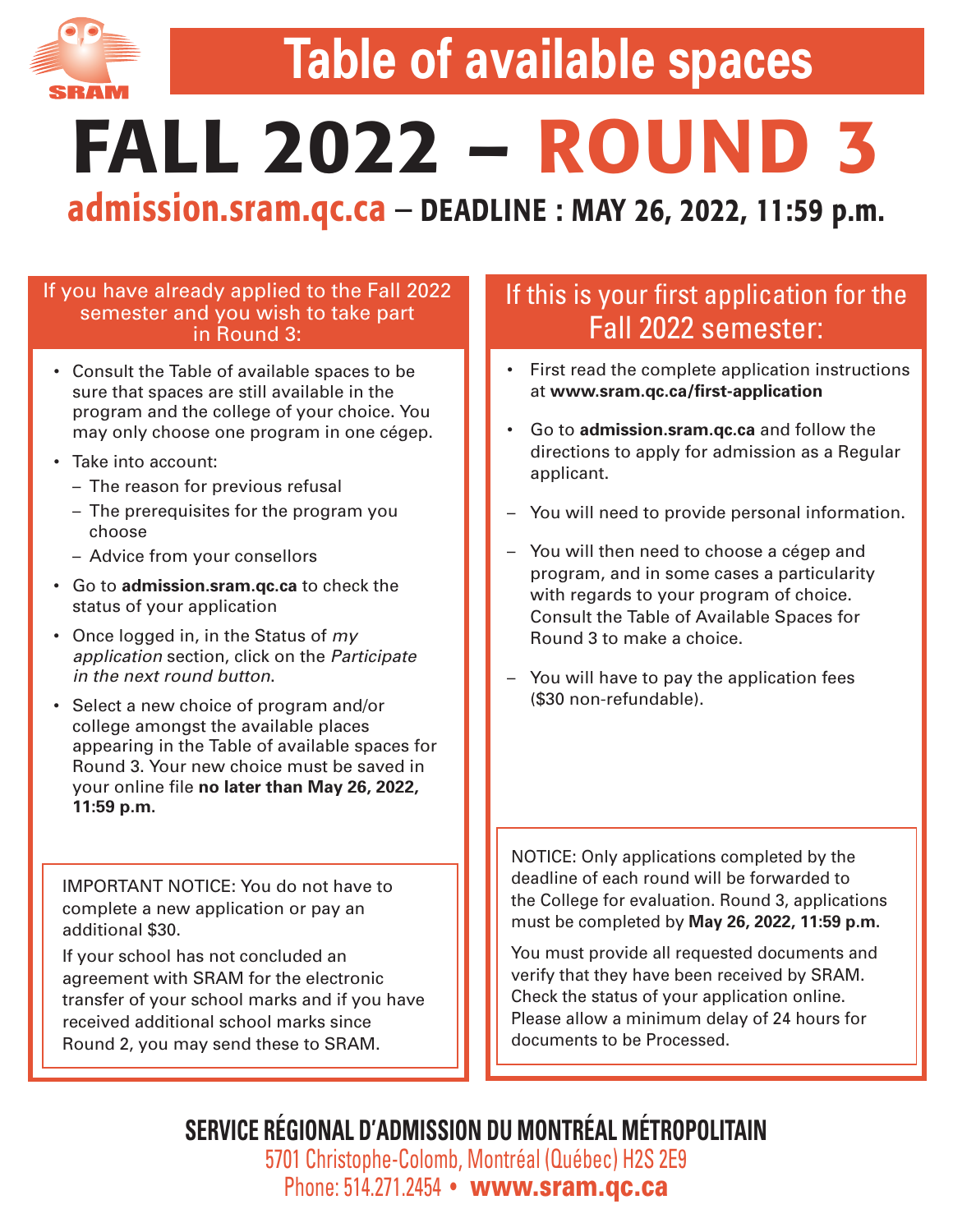# **INDEX OF HIGH SCHOOL PREREQUISITES**

- **1** Secondary 4 Cultural, Social and Technical Mathematics Option (563404 or 563414)
- **2** Secondary 4 Science and Technology (555404 or 555444) OR Secondary 4 Applied Science and Technology (557406 or 557416)
- **21** Secondary 4 Science and Technology (555404 or 555444) AND Environmental Science and Technology (558404) OR Secondary 4 Applied Science and Technology (557406 or 557416) AND Science and the Environment (558402)
- **31** Secondary 5 Chemistry (551504)
- **41** Secondary 5 Physics (553504)
- **60** Secondary 5 Cultural, Social and Technical Mathematics Option (563504) OR Secondary 4 Technical and Scientific Mathematics Option (564406 or 564426) OR Secondary 4 Science Mathematics Option (565406 or 565426)
- **61** Secondary 4 Technical and Scientific Mathematics Option (564406 or 564426) OR Secondary 4 Science Mathematics Option (565406 or 565426)
- **63** Secondary 5 Technical and Scientific Mathematics Option (564506) OR Secondary 5 Science Mathematics Option (565506)

|    | Required<br>mathematics |                  | Is the prerequisite fulfilled by this course |                    |                    |
|----|-------------------------|------------------|----------------------------------------------|--------------------|--------------------|
|    | prerequisite            | CST <sub>4</sub> | CST <sub>5</sub>                             | <b>TS 4 or S 4</b> | <b>TS 5 or S 5</b> |
|    | CST <sub>4</sub>        | Yes              | Yes                                          | Yes                | Yes                |
| 60 | CST <sub>5</sub>        | No               | Yes                                          | Yes                | Yes                |
| 61 | <b>TS 4 or S 4</b>      | No               | No                                           | Yes                | Yes                |
| 63 | <b>TS 5 or S 5</b>      | No               | No                                           | No                 | Yes                |

- **8** Mathematics 416 (568-416)
- **9** Mathematics 514 (568-514)
- **10** Mathematics 426 (568-426)
- **11** Mathematics 436 (568-436)
- **12** Mathematics 526 (568-526)
- **13** Mathematics 536 (568-536)
- **19** Physical Sciences 416 (556-486 or 556-416)
- **20** Physical Sciences 436 (556-486 and 430) or (556-416 and 430)
- **30** Chemistry 534 (551-584)
- **40** Physics 534 (554-584)

|    | Required       |         |         | Is the prerequisite fulfilled by this course |         |         |         |
|----|----------------|---------|---------|----------------------------------------------|---------|---------|---------|
|    | prerequisite   | 068-416 | 068-514 | 068-426                                      | 068-436 | 068-526 | 068-536 |
| 8  | <b>MTH 416</b> | Yes     | Yes     | Yes                                          | Yes     | Yes     | Yes     |
| 9  | <b>MTH 514</b> | No      | Yes     | Yes                                          | Yes     | Yes     | Yes     |
| 10 | <b>MTH 426</b> | No      | No      | Yes                                          | Yes     | Yes     | Yes     |
| 11 | <b>MTH 436</b> | No      | No      | No                                           | Yes     | Yes     | Yes     |
| 12 | <b>MTH 526</b> | No      | No      | No                                           | No      | Yes     | Yes     |
| 13 | <b>MTH 536</b> | No      | No      | No                                           | No      | No      | Yes     |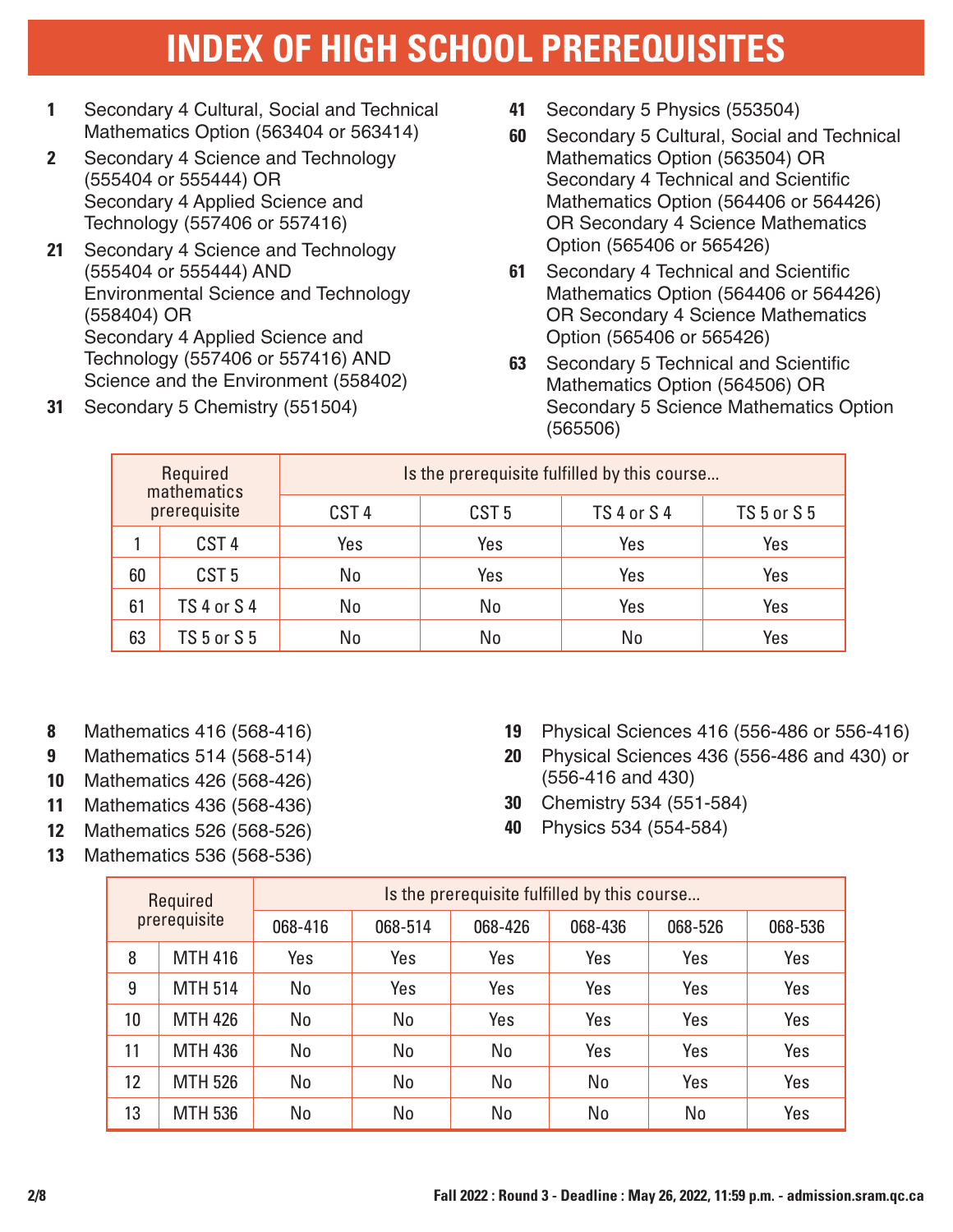# **PRECISIONS FOR FALL 2022 ADMISSION**

Important additional information or requirements apply to certain programs in certain cégeps. **The online table of** *available programs* **available at admission.sram.qc.ca details out all of these precisions.**

- **A** Applicants to this program may be invited to tests and/or interviews and/or auditions that normally take place at this college. Fees are sometimes required.
- **AA** Admission requirements for this program include Secondary 5 Chemistry or Chemistry 534 but an exemption issued by the ministère de l'Enseignement supérieur allows colleges to admit applicants who do not meet this requirement. However, a few particular colleges will not admit applicants who do not meet the Chemistry prerequisite. Consult the college's website for information on admission requirements.
- **C** Administration and registration fees are required for the International Baccalaureate exams.
- **D** Applicants must comply with the prerequisites of these two programs. Please consult the cégep's website to see if there are options to choose from.
- **E** Applicants choosing Springboard to a DCS have to verify which services are available in this preparatory session by consulting their chosen cégep's website.
- **F** Applicants to this program may be required to take a medical examination or get vaccinations.
- **G** This program pertains to students who have obtained a specific SSVD. Please consult the cégep's website to verify the admission requirements.
- **I** Some cégeps require applicants to this program to consult their website regarding interview, audition, exam or test schedules.
- **JA** For this program, some colleges have additional requirements or instructions for admission. Consult the college's web site for more information.
- **K** To inquire about the required driver's license, please consult the cégep's website.
- **L** In Collège Montmorency the 3rd year of this program takes place at l'Institut de tourisme et d'hôtellerie du Québec, in Montréal.
- **LA** In Sorel-Tracy and Valleyfield cégeps the 4th and 5th semesters of this program will take place at l'Institut de tourisme et d'hôtellerie du Québec, in Montréal.
- **LC** In Cégep de l'Abitibiti-Témiscamingue campus de Val d'Or this program is offered in partnership with Collège Rosemont: the 3rd and 4th semesters are held at Collège Rosemont (in Montréal). Mandatory internships included in the 5th and 6th semesters could also take place in Montréal.
- **LD** In Cégep de Saint-Hyacinthe, during his studies, the student will need to commute between Saint-Hyacinthe and Montréal, according to a schedule defined at the beginning of each semester.
- **LF** For Collège Maisonneuve the students will have to take classes in Montréal and Cégep régional de Lanaudière à Joliette, according to a schedule set in the beginning of each semester. Transportation between the two colleges is organized by the College.
- **LG** At Cégep de Sherbrooke, this program is offered in collaboration with Cégep Beauce-Appalaches. The first three semesters will be held in Campus Lac-Mégantic.
- **LH** At Centre collégial de Mont-Laurier, this program is offered in partnership with Cégep de l'Abitibi-Témiscamingue. Semesters 4 and 5 will be held in Cégep de l'Abitibi-Témiscamingue : campus de Val-d'Or.
- **Q** The regulations of the activities of the profession targeted by this program state that applicants must be Canadian citizens at the end of their studies in order to be eligible to the École nationale de police du Québec.
- **QA** The regulations of the activities of the profession targeted by this program state that applicants must be Canadian citizens or Canadian permanent residents at the end of their studies in order to obtain the professional association's permit.
- **S** For this program, the applicant must have completed one of the following prerequisites to be admissible to the path with mathematics: Secondary 5 Technical and Scientific Mathematics option OR Secondary 5 Science Mathematics Option OR Mathematics 526.
- **U** In some colleges, students are admitted to a core curriculum for this program, which they must complete before choosing a specialization.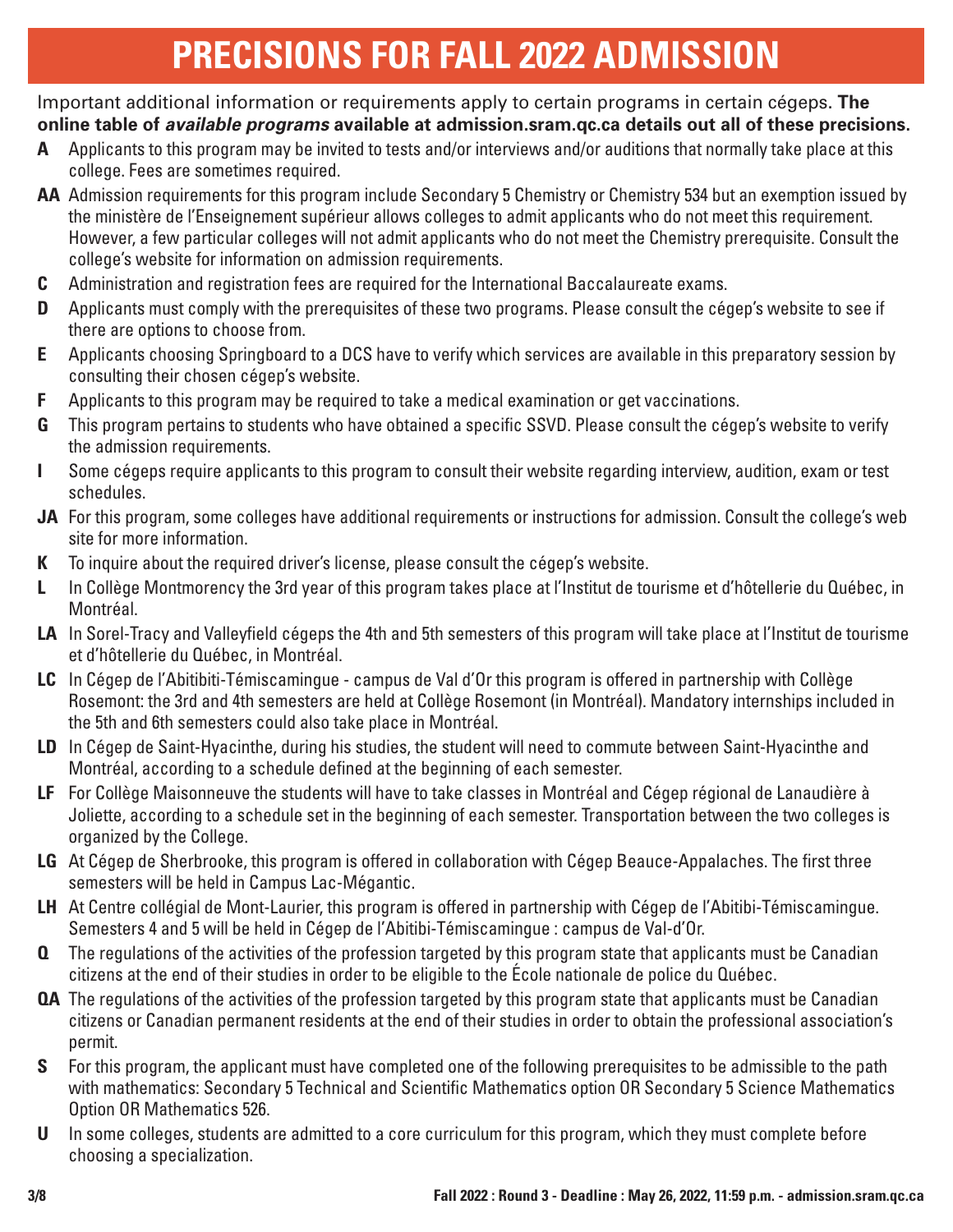### **MEANING OF THE CODES APPEARING IN THE TABLE**

- **n Open** This program, in this college, is open without restrictions on places for this round.
- s **Limited number of places** A limited number of places is available in this program, in this college, for this round.
- Closed All of the available places for this program, in this college, have been filled. This college will not be accepting any more applications for this program.
- P Admission to this program, in this college, is open only to applicants who have already successfully completed (or are on track to successfully complete) at least one semester (concentration or specialization courses) in this program.
- T Admission to this program, in this college, is open only to applicants who have already successfully completed at least one semester (concentration or specialization courses) in this program, in this college.
- \* An asterisk means there are particularities offered for this program. Consult the online table of available places on admission.sram.qc.ca to see those particularities.

### **CÉGEPS INDEX:**

| <b>AT</b>      | Cégep de l'Abitibi-Témiscamingue :                    |                                        |
|----------------|-------------------------------------------------------|----------------------------------------|
|                | campus de Rouyn-Noranda                               | www.cegepat.qc.ca                      |
| A0             | Cégep de l'Abitibi-Témiscamingue : campus d'Amos      | www.cegepat.qc.ca                      |
| <b>AV</b>      | Cégep de l'Abitibi-Témiscamingue : campus de Val d'Or | www.cegepat.qc.ca                      |
| AH             | Collège Ahuntsic                                      | www.collegeahuntsic.qc.ca              |
| <b>AL</b>      | Cégep André-Laurendeau                                | www.claurendeau.qc.ca                  |
| <b>BB</b>      | Collège de Bois-de-Boulogne                           | www.bdeb.qc.ca                         |
| LE             | Champlain College:                                    |                                        |
|                | Lennoxville campus (English college)                  | www.crc-lennox.qc.ca                   |
| <b>DM</b>      | Cégep de Drummondville                                | www.cegepdrummond.ca                   |
| <b>EM</b>      | Cégep Édouard-Montpetit                               | www.cegepmontpetit.ca                  |
| <b>HB</b>      | École nationale d'aérotechnique                       | www.ena.cegepmontpetit.ca              |
| GG             | Cégep Gérald-Godin                                    | www.cgodin.qc.ca                       |
| <b>GR</b>      | Cégep de Granby                                       | www.cegepgranby.qc.ca                  |
| <b>HR</b>      | Cégep Heritage College (English college)              | www.cegep-heritage.qc.ca               |
| HQ             | Institut de tourisme et d'hôtellerie du Québec (ITHQ) | www.ithq.qc.ca                         |
| IT             | Institut de technologie agroalimentaire :             |                                        |
|                | campus de Saint-Hyacinthe                             | www.ita.gc.ca                          |
| <b>AB</b>      | John-Abbott College (English college)                 | www.johnabbott.qc.ca                   |
| <b>PN</b>      | KIUNA                                                 |                                        |
|                | (First Nation Post-Secondary Institution)             | www.kiuna-college.com                  |
| J <sub>0</sub> | Cégep régional de Lanaudière à Joliette               |                                        |
|                |                                                       | www.cegep-lanaudiere.qc.ca/joliette    |
| <b>CA</b>      | Cégep régional de Lanaudière à L'Assomption           |                                        |
|                |                                                       | www.cegep-lanaudiere.qc.ca/lassomption |
| TB             | Cégep régional de Lanaudière à Terrebonne             |                                        |
|                |                                                       | www.cegep-lanaudiere.qc.ca/terrebonne  |

| LG             | Cégep Lionel-Groulx                                               | www.clg.gc.ca                          |
|----------------|-------------------------------------------------------------------|----------------------------------------|
| <b>MA</b>      | Collège de Maisonneuve                                            | www.cmaisonneuve.qc.ca                 |
| <b>MC</b>      | Macdonald College (English college)                               | www.mcgill.ca/macdonald                |
| <b>MV</b>      | Cégep Marie-Victorin                                              | www.collegemv.qc.ca                    |
| M <sub>0</sub> | Collège Montmorency                                               | www.cmontmorency.qc.ca                 |
| FL.            | Cégep de l'Outaouais :<br>campus Félix-Leclerc (secteur Gatineau) | www.cegepoutaouais.gc.ca               |
| HU             | Cégep de l'Outaouais :<br>campus Gabrielle-Roy (secteur Hull)     | www.cegepoutaouais.gc.ca               |
| R <sub>0</sub> | Collège de Rosemont                                               | www.crosemont.qc.ca                    |
| <b>HY</b>      | Cégep de Saint-Hyacinthe                                          | www.cegepsth.qc.ca                     |
| <b>ST</b>      | Cégep de Saint-Jean-sur-Richelieu                                 | www.cstjean.qc.ca                      |
| <b>JR</b>      | Cégep de Saint-Jérôme                                             | www.cstj.qc.ca                         |
| <b>ML</b>      | Cégep de Saint-Jérôme : centre collégial de Mont-Laurier          | www.cstj.qc.ca                         |
| <b>TM</b>      | Cégep de Saint-Jérôme : centre collégial de Mont-Tremblant        | www.cstj.qc.ca                         |
| <b>SL</b>      | Cégep Saint-Laurent                                               | www.cegepsl.qc.ca                      |
| <b>SW</b>      | Collège Shawinigan                                                | www.cegepshawinigan.qc.ca              |
| LQ             | Collège Shawinigan : Centre d'études collégiales à La Tuque       |                                        |
|                |                                                                   | www.cegepshawinigan.qc.ca/cec-la-tuque |
| <b>SH</b>      | Cégep de Sherbrooke                                               | www.cegepsherbrooke.qc.ca              |
| S <sub>0</sub> | Cégep de Sorel-Tracy                                              | www.cegepst.qc.ca                      |
| <b>RI</b>      | Cégep de Trois-Rivières                                           | www.cegeptr.qc.ca                      |
| <b>VL</b>      | Collège de Valleyfield                                            | www.colval.qc.ca                       |
| <b>VT</b>      | Centre d'études collégiales de Saint-Constant                     | www.colval.gc.ca                       |
| <b>VA</b>      | Vanier College (English college)                                  | www.vaniercollege.qc.ca                |
| <b>VM</b>      | Cégep du Vieux-Montréal                                           | www.cvm.qc.ca                          |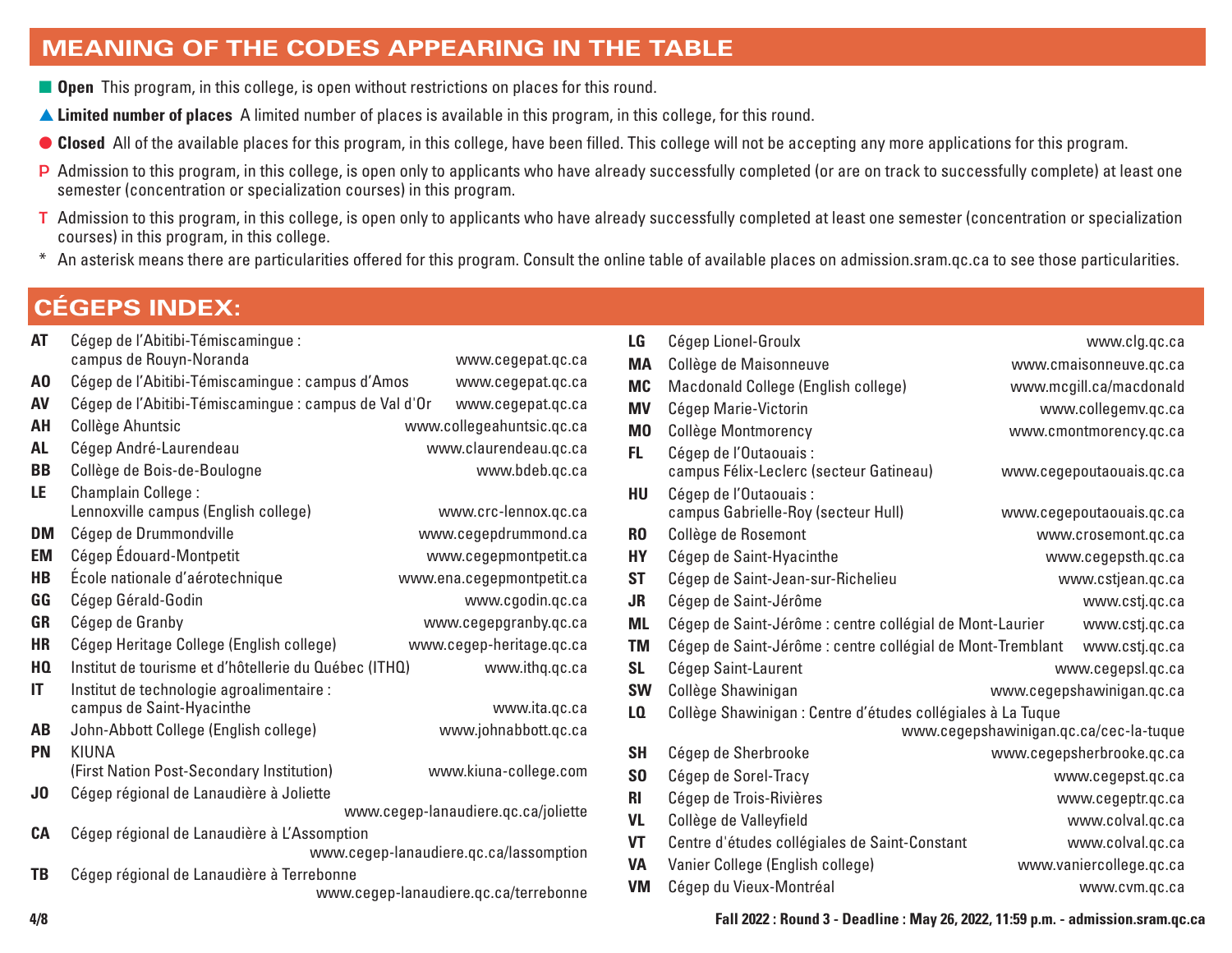## **MODIFICATIONS**

#### *TABLE OF AVAILABLE PLACES – FALL 2022 – ROUND 3*

#### *The admission.sram.qc.ca portal has been updated with these modifications***.**

At **Cégep de l'Abitibi-Témiscamingue campus Rouyn-Noranda**, program *500.AH Arts, lettres et communication : option Littérature* is closed.

At **Cégep de Saint-Hyacinthe**, a limited number of places are available in program *180.A0 Soins infirmiers*.

At **Vanier College**, program *412.AB Office System Technology: Micropublishing and Hypermedia* is closed.

At **Cégep de Valleyfield**, program *430.B0 Gestion d'un établissement de restauration* is closed.

At **Collège Montmorency**, program *243.D0 Technologie du génie électrique : automatisation et contrôle* is closed.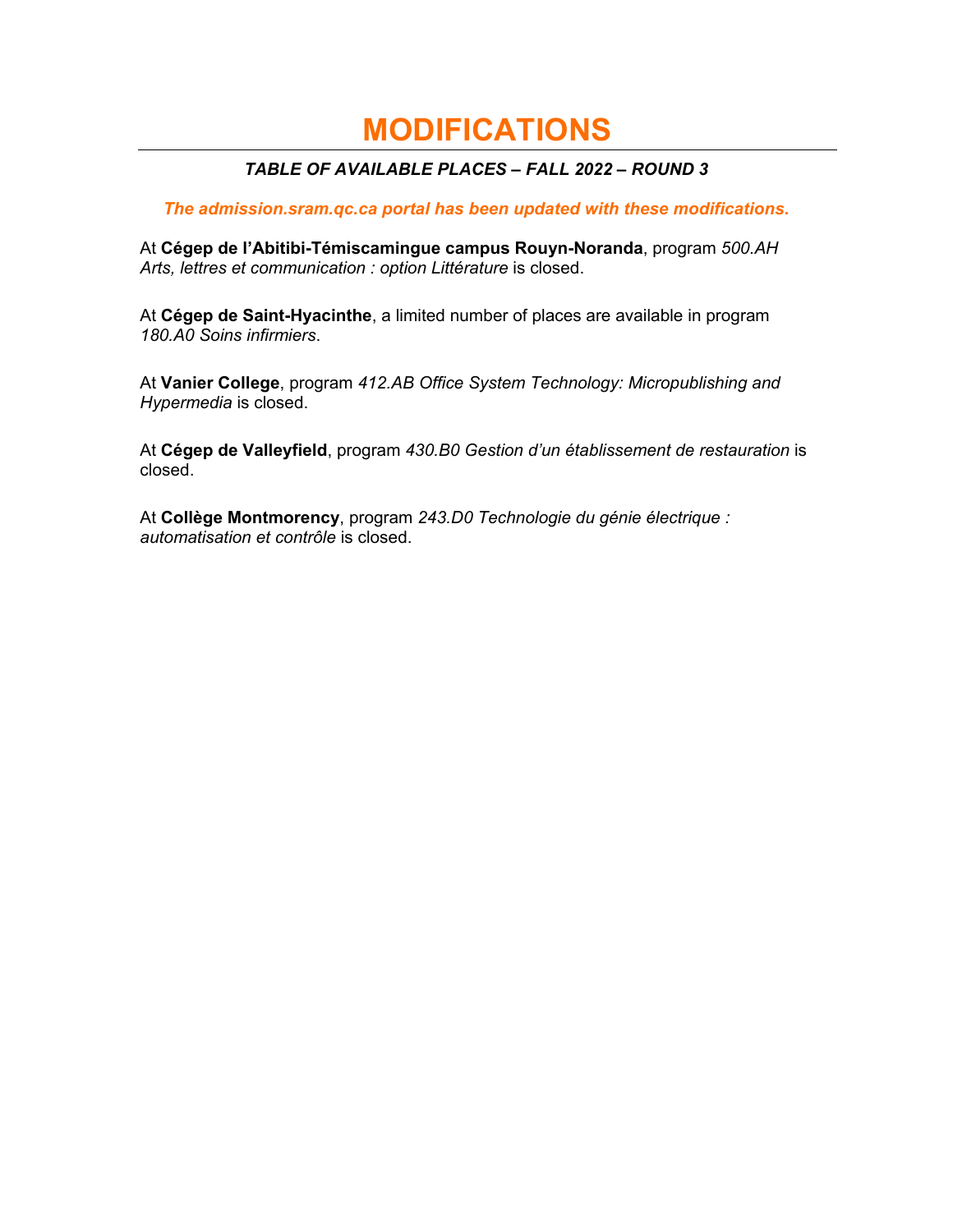### **PATHWAYS PROGRAM**

|                   |                             |                    |                      |                                       |                            | <b>PREPARATORY SESSIONS</b>                                                        |                            | AT AO AV AH AL BB LE DM EM HB GG GR HR IT HQ AB PN JO CA TB LG MC MA MV MO FL HU RO HY ST JR ML TM SL SW LQ SH SO RI VL VT VA VM |             |                                     |                        |                                                      |                                      |                                    |                                   |                                                                                                                                                                                                       |                                        |                                                |                 |                                                                |                                                      |                                      |                             |                   |                              |               |                                                 |                                                                                                                                                    |                                                                                                                                                                                                                                      |                 |                               |                                |                |                                                                                   |                   |             |                     |                    |                                                      |                                 |
|-------------------|-----------------------------|--------------------|----------------------|---------------------------------------|----------------------------|------------------------------------------------------------------------------------|----------------------------|----------------------------------------------------------------------------------------------------------------------------------|-------------|-------------------------------------|------------------------|------------------------------------------------------|--------------------------------------|------------------------------------|-----------------------------------|-------------------------------------------------------------------------------------------------------------------------------------------------------------------------------------------------------|----------------------------------------|------------------------------------------------|-----------------|----------------------------------------------------------------|------------------------------------------------------|--------------------------------------|-----------------------------|-------------------|------------------------------|---------------|-------------------------------------------------|----------------------------------------------------------------------------------------------------------------------------------------------------|--------------------------------------------------------------------------------------------------------------------------------------------------------------------------------------------------------------------------------------|-----------------|-------------------------------|--------------------------------|----------------|-----------------------------------------------------------------------------------|-------------------|-------------|---------------------|--------------------|------------------------------------------------------|---------------------------------|
|                   |                             |                    |                      |                                       | 081.05                     | SPRINGBOARD TO A DCS - FIRST NATIONS                                               |                            |                                                                                                                                  |             |                                     |                        |                                                      |                                      |                                    |                                   |                                                                                                                                                                                                       |                                        |                                                |                 |                                                                |                                                      |                                      |                             |                   |                              |               |                                                 |                                                                                                                                                    |                                                                                                                                                                                                                                      |                 |                               |                                |                |                                                                                   |                   |             |                     |                    |                                                      |                                 |
|                   |                             |                    |                      |                                       | 081.06                     | SPRINGBOARD TO A DCS                                                               | <b>Barbara</b>             | <b>College</b>                                                                                                                   |             |                                     |                        |                                                      |                                      |                                    |                                   | $\bullet^* \quad \blacksquare^* \quad \bullet^* \quad \blacktriangle^* \quad \blacksquare^* \quad \blacksquare^* \quad \blacksquare^* \quad \blacksquare^* \quad \blacksquare^* \quad \blacktriangle$ | <b>The State</b>                       |                                                | $\bullet^*$     |                                                                | $\blacksquare^*$ $\blacktriangle^*$ $\blacksquare^*$ |                                      | ■                           |                   |                              |               |                                                 | $\begin{array}{cccccccccc} \bullet^* & \blacksquare^* & \bullet^* & \blacksquare^* & \blacksquare^* & \blacksquare^* & \blacksquare^* \end{array}$ | <b>The Contract of the Contract of the Contract of the Contract of the Contract of the Contract of The Contract of The Contract of The Contract of The Contract of The Contract of The Contract of The Contract of The Contract </b> |                 | $\blacksquare^*$<br>−         |                                |                | $\blacksquare^* \quad \blacktriangle^* \quad \blacksquare^* \quad \blacksquare^*$ | $\blacksquare^*$  |             |                     |                    |                                                      |                                 |
|                   |                             |                    |                      |                                       |                            | <b>PRE-UNIVERSITY</b><br><b>PROGRAMS</b>                                           |                            | AT AO AV AH AL BB LE DM EM HB GG GR HR IT HQ AB PN JO CA TB LG MC MA MV MO FL HU RO HY ST JR                                     |             |                                     |                        |                                                      |                                      |                                    |                                   |                                                                                                                                                                                                       |                                        |                                                |                 |                                                                |                                                      |                                      |                             |                   |                              |               |                                                 |                                                                                                                                                    |                                                                                                                                                                                                                                      |                 |                               |                                |                | ML TM SL SW LQ SH SO RI VL VT VA VM                                               |                   |             |                     |                    |                                                      |                                 |
|                   | REREQUISITES<br>MATHEMATICS | SCIENCE PREREQUISI | TISIUSE<br>CHEMISTRY | PREREQUISITES<br>PHYSICS <sub>F</sub> | PROGRAM NUMBER             | Shaded boxes indicate<br>that these programs are<br>not offered by these colleges. | ABITIBI-TÉMISCA            | ABITIBI-TÉMISCAMINGUE<br>AMASI<br>ABITIBI-TÉMISCAMINGUE<br><sub>(VAL-D'OR)</sub>                                                 | AHUNTSIC    | ANDRÉ-LAURENDEAU                    | <b>BOIS-DE-BOULOGN</b> | CHAMPLAIN LENNOX<br>(ENGLISH CÉGEP)<br>DRUMMONDVILLE | EDOUARD-MONTPE                       | ÉCOLE NATIONALE<br>D'AÉROTECHNIQUE | GÉRALD-GODIN                      | HERITAGE<br>ENGLISH CÉ<br>GRANBY                                                                                                                                                                      | VSTITUT DE TECHNOLOG<br>GROALIMENTAIRE | ASTITUT DE TOURISME E<br>'HÔTELLERIE DU QUEBEC |                 | ANAUDIÈRE À JOLIETTE<br>RST NATIONS (KIUNA)<br>ILINGUAL CÉGEP) | LANAUDIÈRE À L'ASSOMPTION                            | LIONEL-GROULX<br><b>LANAUDIÈRE À</b> | MACDONALD<br>(ENGLISH CÉGEP | VIAISONNEUV       | <b>MARIE-VICTORIN</b>        | <b>MONTMO</b> | IAIS : FÉLI<br>GATINEAU                         | DUTAOUAIS : GA<br>(Secteur Hull)<br>ROSEMONT                                                                                                       | SAINT-HYACINTH                                                                                                                                                                                                                       | SAINT-JEAN-SUR- | SAINT-JÉRÔMI<br>SAINT-JÉRÔME) | SAINT-JÉRÔME<br>(MONT-TREMPLAN | SAINT-LAURENT  | <b>SHAWINIGAN</b><br>IIMWHS<br>IIMWHS                                             | <b>SHERBROOKE</b> | SOREL-TRACY | <b>ROIS-RIVIÈRE</b> | <b>/ALLEYFIELD</b> | VALLEYFIELD<br>(SAINT-CONSTAN)<br>VANIER<br>(ENGLISH |                                 |
|                   |                             |                    |                      |                                       |                            | <b>NATURAL SCIENCE</b>                                                             |                            | AT AO AV                                                                                                                         | AH          | AL                                  | BB                     | LE                                                   | DM EM HB                             |                                    | GG                                | GR<br>HR                                                                                                                                                                                              |                                        | $IT$ $HQ$                                      | $\overline{AB}$ | PN<br>JO                                                       | CA                                                   | TB                                   |                             | LG MC MA          | MV MO                        |               | FL                                              |                                                                                                                                                    | HU RO HY ST                                                                                                                                                                                                                          |                 | $J\!R$<br><b>ML</b>           | <b>TM</b>                      | SL             | 10                                                                                |                   | so          |                     | <b>VL</b>          | VT VA VM                                             |                                 |
|                   | 63/13                       |                    |                      |                                       | 31/30 41/40 200.B0 SCIENCE |                                                                                    | $\mathcal{L}_{\text{max}}$ | $\mathcal{L}_{\mathcal{A}}$                                                                                                      | $\bullet^*$ | $\bullet^*$                         |                        |                                                      |                                      |                                    | $\bullet$                         | $\blacksquare^*$                                                                                                                                                                                      |                                        |                                                | $\bullet$       | $\blacksquare$ *<br><b>The State</b>                           | $\blacktriangle^*$                                   |                                      |                             | $\bullet^*$       | $\bullet^*$                  | $\bullet^*$   |                                                 | $\blacktriangle^*$                                                                                                                                 | $\mathbf{r}$                                                                                                                                                                                                                         | $\blacksquare$  | <b>The Second</b>             |                                |                |                                                                                   |                   |             |                     |                    |                                                      | $\bullet^*$ .                   |
|                   | 63/13                       |                    |                      | 31/30 41/40                           | 200.CO                     | COMPUTER SCIENCES AND MATHEMATICS                                                  |                            |                                                                                                                                  |             |                                     |                        |                                                      |                                      |                                    |                                   |                                                                                                                                                                                                       |                                        |                                                |                 |                                                                |                                                      |                                      |                             |                   |                              |               |                                                 |                                                                                                                                                    |                                                                                                                                                                                                                                      |                 |                               |                                |                |                                                                                   |                   |             |                     |                    | $\bullet$                                            |                                 |
|                   | 63/13                       |                    |                      | 31/30 41/40                           | 200.DO                     | SCIENCE IN ENGLISH AND FRENCH                                                      |                            |                                                                                                                                  |             |                                     |                        |                                                      |                                      |                                    |                                   |                                                                                                                                                                                                       |                                        |                                                |                 |                                                                |                                                      |                                      |                             |                   |                              |               |                                                 |                                                                                                                                                    |                                                                                                                                                                                                                                      |                 |                               |                                |                |                                                                                   |                   |             |                     |                    | $\bullet$                                            |                                 |
|                   | 63/13                       |                    |                      |                                       |                            | 31/30 41/40 200.Z0 SCIENCE - INTERNATIONAL BACCALAUREATE                           |                            |                                                                                                                                  |             |                                     |                        |                                                      |                                      |                                    |                                   |                                                                                                                                                                                                       |                                        |                                                |                 |                                                                |                                                      |                                      |                             |                   |                              |               |                                                 |                                                                                                                                                    |                                                                                                                                                                                                                                      |                 |                               |                                |                |                                                                                   |                   |             |                     |                    |                                                      |                                 |
|                   |                             |                    |                      |                                       |                            | <b>SOCIAL SCIENCES</b>                                                             |                            | AT AO AV AH AL                                                                                                                   |             |                                     | <b>BB</b>              |                                                      | LE DM EM HB                          |                                    | GG                                | GR<br>HR                                                                                                                                                                                              | IT                                     |                                                | HQ AB PN        |                                                                | JO CA TB LG MC MA MV MO FL                           |                                      |                             |                   |                              |               |                                                 | HU RO HY                                                                                                                                           |                                                                                                                                                                                                                                      | ST              | IR                            |                                |                | ML TM SL SW LQ SH SO                                                              |                   |             | - RI                | <b>VL</b>          | VT VA VM                                             |                                 |
|                   | 1/8                         |                    |                      |                                       |                            | 300.B1 SOCIAL SCIENCE: FIRST NATIONS                                               |                            |                                                                                                                                  |             |                                     |                        |                                                      |                                      |                                    |                                   |                                                                                                                                                                                                       |                                        |                                                |                 |                                                                |                                                      |                                      |                             |                   |                              |               |                                                 |                                                                                                                                                    |                                                                                                                                                                                                                                      |                 |                               |                                |                |                                                                                   |                   |             |                     |                    |                                                      |                                 |
|                   | 1/8                         |                    |                      |                                       | 300.CO                     | SOCIAL SCIENCE IN ENGLISH AND FRENCH                                               |                            |                                                                                                                                  |             |                                     |                        |                                                      |                                      |                                    |                                   |                                                                                                                                                                                                       |                                        |                                                |                 |                                                                |                                                      |                                      |                             |                   |                              |               |                                                 |                                                                                                                                                    |                                                                                                                                                                                                                                      |                 |                               |                                |                |                                                                                   |                   |             |                     |                    | $\bullet$                                            |                                 |
|                   | 1/8                         |                    |                      |                                       |                            | 300.M0 SOCIAL SCIENCE                                                              |                            | ▐▌▕▊▏▐▌▕▊ <sup>*</sup> ▕▊ <sup>*</sup> ▕◎ <sup>*</sup> ▲ <sup>*</sup> ■ <sup>*</sup> ■ <sup>*</sup>                              |             |                                     |                        |                                                      |                                      |                                    | $\blacksquare^*$ $\blacksquare^*$ |                                                                                                                                                                                                       |                                        |                                                | $\bullet^*$     |                                                                | $\blacksquare^*$ $\blacktriangle^*$ $\blacksquare^*$ |                                      |                             |                   | $\bullet^*$ $\blacksquare^*$ |               | $\bullet^*$ $\blacktriangle^*$ $\blacksquare^*$ |                                                                                                                                                    |                                                                                                                                                                                                                                      |                 |                               | −                              |                | $\blacksquare^*$                                                                  |                   |             |                     |                    | $\blacktriangle$ $\blacktriangle$ $\blacktriangle$   |                                 |
|                   | 63/12                       |                    |                      |                                       |                            | 300.M1 SOCIAL SCIENCE WITH MATHEMATICS                                             | <b>The Second</b>          | $\sim 100$                                                                                                                       |             | $\blacktriangle^*$ $\blacksquare^*$ | $\bullet^*$            | - ▲*                                                 | −<br>a ma                            |                                    | ■*                                | $\blacksquare^*$<br>$\triangle^*$                                                                                                                                                                     |                                        |                                                | $\bullet^*$     | ■*                                                             | $\blacktriangle^*$                                   |                                      |                             | $\bullet^*$       |                              |               |                                                 |                                                                                                                                                    |                                                                                                                                                                                                                                      |                 |                               |                                |                |                                                                                   |                   |             |                     |                    |                                                      | $\bullet^*$ $\blacksquare$      |
|                   |                             |                    |                      |                                       |                            | ARTS, LITERATURE AND COMMUNICATION, MUSIC, DANCE, VISUAL ARTS                      |                            | AT AO AV AH AL                                                                                                                   |             |                                     | <b>BB</b>              |                                                      | LE DM EM HB                          |                                    | GG                                | GR HR                                                                                                                                                                                                 |                                        | IT HQ AB PN JO CA TB                           |                 |                                                                |                                                      |                                      |                             | LG MC MA MV MO FL |                              |               |                                                 | HU RO                                                                                                                                              |                                                                                                                                                                                                                                      |                 |                               |                                | SI             | SW LQ                                                                             | SН                | SO.         |                     | <b>VL</b>          | VT VA VM                                             |                                 |
|                   |                             |                    |                      |                                       |                            | 500.AE ARTS, LITERATURE AND COMMUNICATION: MULTIDISCIPLINARY                       |                            |                                                                                                                                  |             |                                     |                        |                                                      |                                      |                                    |                                   |                                                                                                                                                                                                       |                                        |                                                |                 |                                                                |                                                      |                                      |                             |                   |                              |               |                                                 |                                                                                                                                                    |                                                                                                                                                                                                                                      |                 |                               |                                |                |                                                                                   |                   |             |                     |                    | $\blacktriangle^*$                                   |                                 |
|                   |                             |                    |                      |                                       |                            | 500.AF ARTS, LITERATURE AND COMMUNICATION: ARTS                                    |                            |                                                                                                                                  |             | <b>The Second</b>                   | $\blacksquare$         | <b>CONTRACTOR</b>                                    |                                      |                                    |                                   | $\mathcal{L}_{\mathrm{eff}}$                                                                                                                                                                          |                                        |                                                |                 |                                                                |                                                      |                                      |                             |                   |                              |               |                                                 |                                                                                                                                                    |                                                                                                                                                                                                                                      |                 |                               |                                |                |                                                                                   |                   |             |                     |                    | $\blacktriangle^*$                                   |                                 |
|                   |                             |                    |                      |                                       |                            | 500.AG ARTS, LITERATURE AND COMMUNICATION: CINEMA                                  | $\blacksquare$             |                                                                                                                                  | <b>COL</b>  | $\blacksquare$                      |                        |                                                      |                                      |                                    |                                   | <b>The Second</b>                                                                                                                                                                                     |                                        |                                                |                 | $\blacksquare$                                                 |                                                      |                                      |                             |                   |                              | $\bullet$     |                                                 | $\mathcal{L}_{\mathcal{A}}$                                                                                                                        |                                                                                                                                                                                                                                      |                 | <b>The State</b>              |                                |                |                                                                                   |                   |             |                     |                    |                                                      |                                 |
|                   |                             |                    |                      |                                       |                            | 500.AH ARTS, LITERATURE AND COMMUNICATION: LITERATURE                              | <b>The Co</b>              |                                                                                                                                  |             |                                     |                        |                                                      |                                      |                                    |                                   |                                                                                                                                                                                                       |                                        |                                                |                 |                                                                |                                                      |                                      | $\mathbf{r}$                |                   |                              |               |                                                 |                                                                                                                                                    |                                                                                                                                                                                                                                      |                 |                               |                                |                |                                                                                   |                   |             |                     |                    |                                                      | <b>Table 19</b>                 |
|                   |                             |                    |                      |                                       |                            | 500.AJ ARTS, LITERATURE AND COMMUNICATION: MEDIA                                   |                            |                                                                                                                                  |             |                                     |                        |                                                      |                                      |                                    |                                   |                                                                                                                                                                                                       |                                        |                                                |                 |                                                                |                                                      | <b>The Second Service</b>            |                             |                   |                              | $\bullet$     |                                                 | <b>The Second</b>                                                                                                                                  |                                                                                                                                                                                                                                      |                 |                               |                                |                |                                                                                   | $\sim 10$         |             |                     |                    |                                                      | $\bullet$                       |
| $\mathsf{A}$      |                             |                    |                      |                                       |                            | 500.AK ARTS, LITERATURE AND COMMUNICATION: THEATEROM                               |                            |                                                                                                                                  |             |                                     |                        |                                                      |                                      |                                    |                                   |                                                                                                                                                                                                       |                                        |                                                |                 |                                                                |                                                      |                                      |                             |                   |                              |               |                                                 |                                                                                                                                                    |                                                                                                                                                                                                                                      |                 |                               |                                |                |                                                                                   |                   |             |                     |                    |                                                      |                                 |
| $\mathsf{A}$      |                             |                    |                      |                                       |                            | 500.AL ARTS, LITERATURE AND COMMUNICATION: LANGUAGES                               | $\mathcal{L}_{\text{max}}$ |                                                                                                                                  |             |                                     |                        | <b>COL</b>                                           |                                      |                                    |                                   |                                                                                                                                                                                                       |                                        |                                                |                 |                                                                |                                                      |                                      |                             | <b>The State</b>  |                              |               |                                                 | <b>The Second Service</b>                                                                                                                          |                                                                                                                                                                                                                                      |                 |                               |                                | <b>COL</b>     |                                                                                   |                   |             |                     |                    |                                                      | $\bullet$                       |
|                   |                             |                    |                      |                                       |                            | 500.B1 ARTS, LITERATURE AND COMMUNICATION: FIRST NATIONS                           |                            |                                                                                                                                  |             |                                     |                        |                                                      |                                      |                                    |                                   |                                                                                                                                                                                                       |                                        |                                                |                 |                                                                |                                                      |                                      |                             |                   |                              |               |                                                 |                                                                                                                                                    |                                                                                                                                                                                                                                      |                 |                               |                                |                |                                                                                   |                   |             |                     |                    |                                                      |                                 |
| A,I,JA            |                             |                    |                      |                                       | 501.A0 MUSIC               |                                                                                    |                            |                                                                                                                                  |             |                                     |                        |                                                      |                                      |                                    |                                   |                                                                                                                                                                                                       |                                        |                                                |                 | $\mathbf{r}$                                                   |                                                      |                                      | $\blacksquare^*$            |                   |                              |               |                                                 |                                                                                                                                                    |                                                                                                                                                                                                                                      |                 |                               |                                | $\bullet$      |                                                                                   |                   |             |                     |                    | $\bullet$                                            |                                 |
| $\mathsf{A}$      |                             |                    |                      |                                       | 506.A0 DANCE               |                                                                                    |                            |                                                                                                                                  |             |                                     |                        |                                                      |                                      |                                    |                                   |                                                                                                                                                                                                       |                                        |                                                |                 |                                                                |                                                      |                                      |                             |                   |                              |               |                                                 |                                                                                                                                                    |                                                                                                                                                                                                                                      |                 |                               |                                | $\blacksquare$ |                                                                                   |                   |             |                     |                    |                                                      |                                 |
|                   |                             |                    |                      |                                       |                            | 510.A0 VISUAL ARTS                                                                 | <b>The Co</b>              |                                                                                                                                  |             |                                     |                        |                                                      |                                      |                                    |                                   |                                                                                                                                                                                                       |                                        |                                                |                 |                                                                |                                                      |                                      |                             |                   | $\blacksquare$               |               |                                                 |                                                                                                                                                    |                                                                                                                                                                                                                                      |                 |                               |                                |                |                                                                                   |                   |             |                     |                    |                                                      |                                 |
|                   |                             |                    |                      |                                       |                            | <b>OTHER PROGRAMS</b>                                                              |                            | AT AO AV AH AL                                                                                                                   |             |                                     | BB                     |                                                      | LE DM EM HB                          |                                    | GG                                | GR<br>HR                                                                                                                                                                                              |                                        | IT HQ AB PN JO CA TB                           |                 |                                                                |                                                      |                                      |                             | LG MC MA MV MO FL |                              |               |                                                 | HU RO HY                                                                                                                                           |                                                                                                                                                                                                                                      | ST              | JR                            |                                |                | ML TM SL SW LQ SH SO RI                                                           |                   |             |                     | VL                 | VT VA VM                                             |                                 |
|                   | 63/13                       |                    |                      |                                       |                            | 31/30 41/40 700.A0 SCIENCES AND ARTS                                               |                            |                                                                                                                                  |             |                                     |                        |                                                      |                                      |                                    |                                   |                                                                                                                                                                                                       |                                        |                                                |                 |                                                                |                                                      |                                      |                             |                   |                              |               |                                                 |                                                                                                                                                    |                                                                                                                                                                                                                                      |                 |                               |                                |                |                                                                                   |                   |             |                     |                    |                                                      |                                 |
|                   | 1/8                         |                    |                      |                                       |                            | 700.B0 LIBERAL ARTS                                                                |                            |                                                                                                                                  |             |                                     | $\bullet$              |                                                      |                                      |                                    |                                   |                                                                                                                                                                                                       |                                        |                                                |                 |                                                                |                                                      |                                      |                             |                   | <b>COL</b>                   |               |                                                 | ш                                                                                                                                                  |                                                                                                                                                                                                                                      |                 |                               |                                |                |                                                                                   |                   |             |                     |                    |                                                      | $\blacktriangle$ $\blacksquare$ |
|                   |                             |                    |                      |                                       |                            | <b>DOUBLE DCS</b>                                                                  |                            | AT AO AV AH AL BB LE DM EM HB GG GR HR IT HQ AB PN JO CA TB LG MC MA MV MO FL HU RO HY ST JR ML TM SL SW LQ SH SO RI             |             |                                     |                        |                                                      |                                      |                                    |                                   |                                                                                                                                                                                                       |                                        |                                                |                 |                                                                |                                                      |                                      |                             |                   |                              |               |                                                 |                                                                                                                                                    |                                                                                                                                                                                                                                      |                 |                               |                                |                |                                                                                   |                   |             |                     |                    | VL VT VA VM                                          |                                 |
| A, D, I, JA 63/13 |                             |                    |                      |                                       | 31/30 41/40 200.11         | <b>SCIENCE AND MUSIC</b>                                                           |                            |                                                                                                                                  |             |                                     |                        |                                                      |                                      |                                    |                                   |                                                                                                                                                                                                       |                                        |                                                |                 |                                                                |                                                      |                                      |                             |                   |                              |               |                                                 |                                                                                                                                                    |                                                                                                                                                                                                                                      |                 |                               |                                |                |                                                                                   |                   |             |                     |                    | $\bullet$                                            |                                 |
| D                 | 63/13                       |                    |                      | 31/30 41/40                           | 200.12                     | SCIENCE AND SOCIAL SCIENCE                                                         | <b>The Common</b>          |                                                                                                                                  |             |                                     |                        |                                                      |                                      |                                    |                                   |                                                                                                                                                                                                       |                                        |                                                |                 | $\blacksquare^*$                                               |                                                      |                                      |                             | $\bullet^*$       |                              |               |                                                 |                                                                                                                                                    |                                                                                                                                                                                                                                      |                 |                               |                                |                |                                                                                   |                   |             |                     |                    |                                                      | $\bullet$ .                     |
| D                 | 63/13                       |                    |                      | 31/30 41/40                           |                            | 200.13 SCIENCE AND VISUAL ARTS                                                     |                            |                                                                                                                                  |             |                                     |                        |                                                      |                                      |                                    |                                   |                                                                                                                                                                                                       |                                        |                                                |                 |                                                                |                                                      |                                      |                             |                   |                              |               |                                                 |                                                                                                                                                    |                                                                                                                                                                                                                                      |                 |                               |                                |                |                                                                                   |                   |             |                     |                    |                                                      |                                 |
| A, D              | 63/13                       |                    |                      | 31/30 41/40                           | 200.15                     | <b>SCIENCE AND DANCE</b>                                                           |                            |                                                                                                                                  |             |                                     |                        |                                                      |                                      |                                    |                                   |                                                                                                                                                                                                       |                                        |                                                |                 |                                                                |                                                      |                                      |                             |                   |                              |               |                                                 |                                                                                                                                                    |                                                                                                                                                                                                                                      |                 |                               |                                | $\bullet$      |                                                                                   |                   |             |                     |                    |                                                      |                                 |
| D                 | 63/13                       |                    |                      |                                       |                            | 31/30 41/40 200.16 SCIENCE AND ARTS, LITERATURE AND COMMUNICATION                  | $\sim 100$                 |                                                                                                                                  |             |                                     |                        | <b>Ta</b>                                            |                                      |                                    |                                   |                                                                                                                                                                                                       |                                        |                                                |                 |                                                                |                                                      |                                      |                             |                   |                              |               |                                                 |                                                                                                                                                    |                                                                                                                                                                                                                                      |                 |                               |                                | $\bullet$      |                                                                                   |                   |             |                     |                    |                                                      |                                 |
| A, D, I, JA, S    | 1/8                         |                    |                      |                                       | 300.11                     | SOCIAL SCIENCE AND MUSIC                                                           |                            |                                                                                                                                  |             |                                     |                        |                                                      |                                      |                                    |                                   |                                                                                                                                                                                                       |                                        |                                                |                 |                                                                |                                                      |                                      |                             |                   |                              |               |                                                 |                                                                                                                                                    |                                                                                                                                                                                                                                      |                 |                               |                                | $\bullet$      |                                                                                   | <b>TANK</b>       |             |                     |                    | $\bullet$                                            |                                 |
| D.S               | 1/8                         |                    |                      |                                       |                            | 300.13 SOCIAL SCIENCE AND VISUAL ARTS                                              | $\blacksquare^*$           |                                                                                                                                  |             |                                     |                        |                                                      | $\blacksquare^*$                     |                                    |                                   |                                                                                                                                                                                                       |                                        |                                                |                 |                                                                |                                                      |                                      |                             |                   |                              | $\bullet$     |                                                 |                                                                                                                                                    |                                                                                                                                                                                                                                      | $\blacksquare$  | <b>TER</b>                    |                                | $\bullet$      |                                                                                   |                   |             |                     |                    |                                                      |                                 |
| A, D, S           | 1/8                         |                    |                      |                                       | 300.15                     | SOCIAL SCIENCE AND DANCE                                                           |                            |                                                                                                                                  |             |                                     |                        |                                                      |                                      |                                    |                                   |                                                                                                                                                                                                       |                                        |                                                |                 |                                                                |                                                      |                                      |                             |                   |                              |               |                                                 |                                                                                                                                                    |                                                                                                                                                                                                                                      |                 |                               |                                | $\bullet$      |                                                                                   |                   |             |                     |                    |                                                      |                                 |
| A, D, S           | 1/8                         |                    |                      |                                       |                            | 300.16 SOCIAL SCIENCE AND ARTS, LITERATURE AND COMMUNICATION                       | $\blacksquare$             |                                                                                                                                  |             |                                     |                        |                                                      | ■                                    |                                    |                                   |                                                                                                                                                                                                       |                                        |                                                |                 |                                                                |                                                      |                                      |                             |                   |                              |               |                                                 |                                                                                                                                                    |                                                                                                                                                                                                                                      |                 |                               |                                | $\bullet^*$    |                                                                                   |                   |             |                     |                    |                                                      |                                 |
| A, D, I, JA       |                             |                    |                      |                                       |                            | 500.11 ARTS, LITERATURE AND COMMUNICATION AND MUSIC                                |                            |                                                                                                                                  |             |                                     |                        |                                                      |                                      |                                    |                                   |                                                                                                                                                                                                       |                                        |                                                |                 |                                                                |                                                      |                                      |                             |                   |                              |               |                                                 |                                                                                                                                                    |                                                                                                                                                                                                                                      |                 |                               |                                |                |                                                                                   |                   |             |                     |                    | $\bullet$                                            |                                 |
|                   |                             |                    |                      |                                       |                            |                                                                                    |                            |                                                                                                                                  |             |                                     |                        |                                                      |                                      |                                    |                                   |                                                                                                                                                                                                       |                                        |                                                |                 |                                                                |                                                      |                                      |                             |                   |                              |               |                                                 |                                                                                                                                                    |                                                                                                                                                                                                                                      |                 |                               |                                |                |                                                                                   |                   |             |                     |                    |                                                      |                                 |
|                   |                             |                    |                      |                                       |                            | 500.13 ARTS, LITERATURE AND COMMUNICATION AND VISUAL ARTS                          |                            |                                                                                                                                  |             |                                     |                        |                                                      | $\blacksquare^*$<br>$\blacksquare^*$ |                                    |                                   |                                                                                                                                                                                                       |                                        |                                                |                 |                                                                |                                                      |                                      |                             |                   |                              |               |                                                 |                                                                                                                                                    |                                                                                                                                                                                                                                      |                 |                               |                                |                |                                                                                   |                   |             |                     |                    |                                                      |                                 |
| A, D              |                             |                    |                      |                                       |                            | 500.15 ARTS, LITERATURE AND COMMUNICATION AND DANCE                                |                            |                                                                                                                                  |             |                                     |                        |                                                      |                                      |                                    |                                   |                                                                                                                                                                                                       |                                        |                                                |                 |                                                                |                                                      |                                      |                             |                   |                              |               |                                                 |                                                                                                                                                    |                                                                                                                                                                                                                                      |                 |                               |                                |                |                                                                                   |                   |             |                     |                    |                                                      |                                 |
| A, D              |                             |                    |                      |                                       |                            | 501.13 MUSIC AND VISUAL ARTS                                                       |                            |                                                                                                                                  |             |                                     |                        |                                                      |                                      |                                    |                                   |                                                                                                                                                                                                       |                                        |                                                |                 |                                                                |                                                      |                                      |                             |                   |                              |               |                                                 |                                                                                                                                                    |                                                                                                                                                                                                                                      |                 |                               |                                |                |                                                                                   |                   |             |                     |                    |                                                      |                                 |
| $\mathsf{A}$      |                             |                    |                      |                                       |                            | 501.15 MUSIC AND DANCE                                                             |                            |                                                                                                                                  |             |                                     |                        |                                                      | <b>College</b>                       |                                    |                                   |                                                                                                                                                                                                       |                                        |                                                |                 |                                                                |                                                      |                                      |                             |                   |                              |               |                                                 |                                                                                                                                                    |                                                                                                                                                                                                                                      |                 |                               |                                |                |                                                                                   |                   |             |                     |                    |                                                      |                                 |
| $\overline{A}$    |                             |                    |                      |                                       | 506.13                     | DANCE AND VISUAL ARTS<br>LIBERAL ARTS. LITERATURE AND COMMUNICATION                |                            |                                                                                                                                  |             |                                     |                        |                                                      |                                      |                                    |                                   |                                                                                                                                                                                                       |                                        |                                                |                 |                                                                |                                                      |                                      |                             |                   |                              |               |                                                 |                                                                                                                                                    |                                                                                                                                                                                                                                      |                 |                               |                                |                |                                                                                   |                   |             |                     |                    |                                                      |                                 |
| D                 | 1/8                         |                    |                      |                                       | 700.16                     |                                                                                    |                            |                                                                                                                                  |             |                                     |                        |                                                      |                                      |                                    |                                   |                                                                                                                                                                                                       |                                        |                                                |                 |                                                                |                                                      |                                      |                             |                   |                              |               |                                                 |                                                                                                                                                    |                                                                                                                                                                                                                                      |                 |                               |                                |                |                                                                                   |                   |             |                     |                    |                                                      |                                 |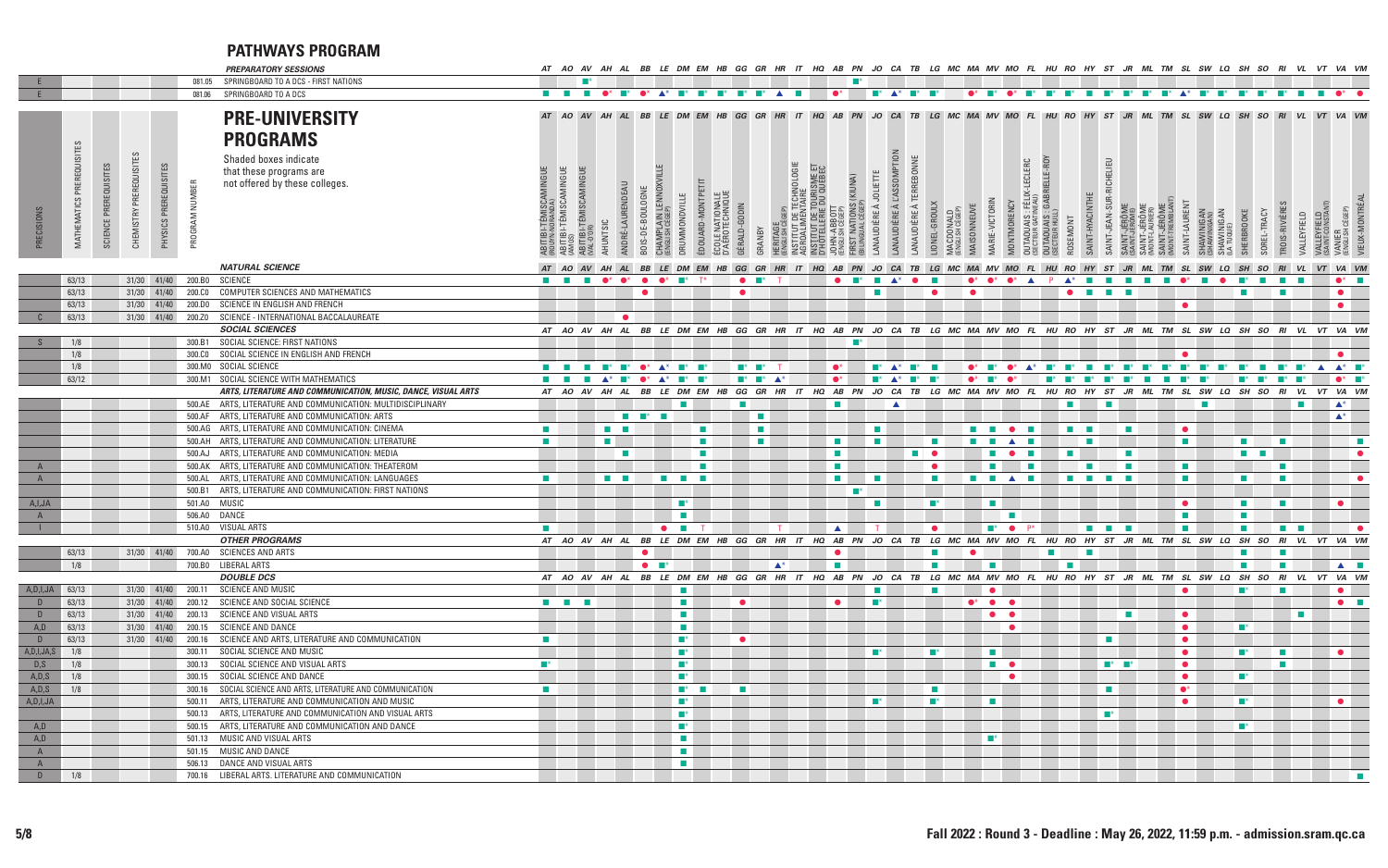|                |               |                     |            |             |                | <b>TECHNICAL</b><br><b>PROGRAMS</b>                                                |                                        |                                 |                                                |                                                                                                                                     |                  |                                         |                   |                                                          |                    |                                |                                 |                                       |                         |                                                                |                           |                         |                                              |             |                |                    |                                                                                |                                   |                             |                             | AT AO AV AH AL BB LE DM EM HB GG GR HR IT HQ AB PN JO CA TB LG MC MA MV MO FL HU RO HY ST JR ML TM SL SW LQ SH SO RI VL VT VA VM |                                |                            |                          |               |                             |                                     |                                                              |  |
|----------------|---------------|---------------------|------------|-------------|----------------|------------------------------------------------------------------------------------|----------------------------------------|---------------------------------|------------------------------------------------|-------------------------------------------------------------------------------------------------------------------------------------|------------------|-----------------------------------------|-------------------|----------------------------------------------------------|--------------------|--------------------------------|---------------------------------|---------------------------------------|-------------------------|----------------------------------------------------------------|---------------------------|-------------------------|----------------------------------------------|-------------|----------------|--------------------|--------------------------------------------------------------------------------|-----------------------------------|-----------------------------|-----------------------------|----------------------------------------------------------------------------------------------------------------------------------|--------------------------------|----------------------------|--------------------------|---------------|-----------------------------|-------------------------------------|--------------------------------------------------------------|--|
|                | PREREQUISITES | <b>ISITES</b>       | REREQUISIT | REQUISITES  |                | Shaded boxes indicate<br>that these programs are<br>not offered by these colleges. |                                        |                                 |                                                |                                                                                                                                     |                  |                                         |                   |                                                          |                    |                                | <b>CHNOLOGI</b>                 | RISME ET<br>QUEBEC                    | (KIUNA)                 |                                                                |                           |                         |                                              |             |                |                    | ELLE-RO'                                                                       |                                   |                             |                             |                                                                                                                                  |                                |                            |                          |               |                             |                                     |                                                              |  |
|                | MATHEMATICS   | PREREQUI<br>SCIENCE | CHEMISTRY  | PHYSICS     | PROGRAM NUMBER |                                                                                    | ABITIBI-TÉMISCAMINGU<br>BOLIVN NOBALIT | ABITIBI-TÉMISCAMINGUE<br>(AMOS) | ABITIBI-TÉMISCAMINGUE<br><sub>(VAL-D'OR)</sub> | ANDRÉ-LAURENDEAU<br>AHUNTSIC                                                                                                        | BOIS-DE-BOULOGNE | CHAMPLAIN LENNOXVILI<br>IENGLISH CÉGEP) | JMMONDVILLE       | ÉCOLE NATIONALE<br>D'AÉROTECHNIQUE<br>ÉDOUARD-MONTPI     | GÉRALD-GODIN       | HERITAGE<br>"ERITAGE<br>GRANBY | INSTITUT DE TEI<br>AGROALIMENTA | INSTITUT DE TOUR<br>D'HÔTELLERIE DU 1 | HN-ABBOT<br>GLISH CÉGEF | ANAUDIÈRE À JOLIETTE<br><b>HRST NATIONS</b><br>BILINGUAL CÉGEP | LANAUDIÈRE À L'ASSOMPTION | LANAUDIÈRE À TERREBONNE | LIONEL-GROULX<br>MACDONALD<br>(ENGLISH CÉGEP | MAISONNEUVE | MARIE-VICTORIN | MONTMORENCY        | OUTAOUAIS : FÉI<br>(SECTEUR GATINEA)<br>GA<br>OUTAOUAIS : I<br>I recteur HULL) | ROSEMONT                          | SAINT-HYACINTHE             | SAINT-JEAN-SUR-RICHELIEU    | SAINT-JÉRÔME)<br>(SAINT-JÉRÔME)                                                                                                  | SAINT-JÉRÔME<br>(MONT-TREMBLAI | SAINT-LAUREN<br>SHAWINIGAN | SHAWINIGAN<br>(LA TUQUE) | SHERBROOKE    | SOREL-TRACY                 | TROIS-RIVIÈRE<br>VALLEYFIELD        | VALLEYFIELD<br>(SAINT-CONSTANT)<br>VANIER<br>(ENGLISH CÉGEP) |  |
|                |               |                     |            |             |                | <b>BIOLOGICAL TECHNOLOGIES</b>                                                     |                                        |                                 | AT AO AV AH AL                                 |                                                                                                                                     | BB               |                                         |                   | LE DM EM HB GG GR HR IT HQ AB PN JO CA TB LG MC MA MV MO |                    |                                |                                 |                                       |                         |                                                                |                           |                         |                                              |             |                |                    | <b>FL</b>                                                                      |                                   |                             |                             | HU RO HY ST JR ML TM SL SW LQ SH SO                                                                                              |                                |                            |                          |               |                             | <b>RI</b><br>VL                     | VT VA VM                                                     |  |
|                |               | 2/20                |            |             |                | 110.A0 DENTAL TECHNOLOGY                                                           |                                        |                                 |                                                |                                                                                                                                     |                  |                                         |                   |                                                          |                    |                                |                                 |                                       |                         |                                                                |                           |                         |                                              |             |                |                    |                                                                                |                                   |                             |                             |                                                                                                                                  |                                |                            |                          |               |                             |                                     |                                                              |  |
|                |               |                     |            | 41/40       | 110.B0         | <b>DENTUROLOGY</b>                                                                 |                                        |                                 |                                                |                                                                                                                                     |                  |                                         |                   |                                                          |                    |                                |                                 |                                       |                         |                                                                |                           |                         |                                              |             |                |                    |                                                                                |                                   |                             |                             |                                                                                                                                  |                                |                            |                          |               |                             |                                     |                                                              |  |
| F, JA          |               |                     |            | 31/30 21/40 | 111.A0         | <b>DENTAL HYGIENE</b>                                                              |                                        |                                 |                                                |                                                                                                                                     |                  |                                         |                   |                                                          |                    |                                |                                 |                                       |                         |                                                                |                           |                         |                                              |             |                |                    |                                                                                |                                   |                             |                             |                                                                                                                                  |                                |                            |                          |               |                             |                                     |                                                              |  |
| A              |               | 21/20               |            |             |                | 112.A0 ACUPUNCTURE                                                                 |                                        |                                 |                                                |                                                                                                                                     |                  |                                         |                   |                                                          |                    |                                |                                 |                                       |                         |                                                                |                           |                         |                                              |             |                |                    |                                                                                | T                                 |                             |                             |                                                                                                                                  |                                |                            |                          |               |                             |                                     |                                                              |  |
| F.             |               | 21/20               |            |             | 120.A0         | DIETETICS                                                                          |                                        |                                 |                                                |                                                                                                                                     |                  |                                         |                   |                                                          |                    |                                |                                 |                                       |                         |                                                                |                           |                         |                                              |             |                |                    |                                                                                | <b>The Second</b>                 |                             |                             |                                                                                                                                  |                                |                            |                          |               |                             | <b>COL</b>                          |                                                              |  |
| F.             | 1/11          |                     |            | 21/40       | 140.A0         | MEDICAL ELECTROPHYSIOLOGY                                                          |                                        |                                 |                                                |                                                                                                                                     |                  |                                         |                   |                                                          |                    |                                |                                 |                                       |                         |                                                                |                           |                         |                                              |             |                |                    |                                                                                |                                   |                             |                             |                                                                                                                                  |                                |                            |                          |               |                             |                                     |                                                              |  |
| A,F,LC         | 60/11         |                     |            | 31/30 41/40 | 140.CO         | BIOMEDICAL LABORATORY TECHNOLOGY                                                   |                                        |                                 | ٠                                              |                                                                                                                                     |                  |                                         |                   |                                                          |                    |                                |                                 |                                       |                         |                                                                |                           |                         |                                              |             |                |                    |                                                                                | $\blacksquare$ $\blacktriangle^*$ | <b>College</b>              | <b>COL</b>                  |                                                                                                                                  |                                |                            |                          |               |                             |                                     |                                                              |  |
| A,F,JA,QA      | 61/11         |                     | 31/30      |             | 141.A0         | RESPIRATORY AND ANAESTHESIA TECHNOLOGY                                             |                                        |                                 |                                                |                                                                                                                                     |                  |                                         |                   |                                                          |                    |                                |                                 |                                       |                         |                                                                |                           |                         |                                              |             |                |                    |                                                                                | <b>The Co</b>                     |                             |                             |                                                                                                                                  |                                |                            |                          | $\sim$        |                             | $\bullet$                           | $\bullet$                                                    |  |
| F.             |               | 63/12 21/20         |            |             | 142.DO         | RADIATION ONCOLOGY                                                                 |                                        |                                 |                                                | <b>COL</b>                                                                                                                          |                  |                                         |                   |                                                          |                    |                                |                                 |                                       |                         |                                                                |                           |                         |                                              |             |                |                    |                                                                                |                                   |                             |                             |                                                                                                                                  |                                |                            |                          |               |                             |                                     |                                                              |  |
| F              | 63/12         |                     | 31/30      |             | 142.FO         | NUCLEAR MEDICINE TECHNOLOGY                                                        |                                        |                                 |                                                | <b>COL</b>                                                                                                                          |                  |                                         |                   |                                                          |                    |                                |                                 |                                       |                         |                                                                |                           |                         |                                              |             |                |                    |                                                                                |                                   |                             |                             |                                                                                                                                  |                                |                            |                          |               |                             |                                     |                                                              |  |
| F.             |               | $1/10$ $2/19$       |            |             | 142.GO         | MEDICAL ULTRASOUND TECHNOLOGY                                                      |                                        |                                 |                                                | $\bullet$                                                                                                                           |                  |                                         |                   |                                                          |                    |                                |                                 |                                       |                         |                                                                |                           |                         |                                              |             |                |                    |                                                                                |                                   |                             |                             |                                                                                                                                  |                                |                            |                          |               |                             |                                     |                                                              |  |
| F.             | 1/10          |                     |            | 21/40       | 142.HO         | DIAGNOSTIC IMAGING                                                                 |                                        |                                 |                                                | $\bullet$                                                                                                                           |                  |                                         |                   |                                                          |                    |                                |                                 |                                       |                         |                                                                |                           |                         |                                              |             |                |                    |                                                                                |                                   |                             |                             |                                                                                                                                  |                                |                            |                          |               |                             |                                     |                                                              |  |
| F.             |               |                     |            | 41/40       | 144.A1         | PHYSIOTHERAPY TECHNOLOGY                                                           |                                        |                                 |                                                |                                                                                                                                     |                  |                                         |                   |                                                          |                    |                                |                                 |                                       |                         |                                                                |                           |                         |                                              |             | $\bullet$      | $\bullet$          |                                                                                |                                   |                             |                             |                                                                                                                                  |                                |                            |                          |               |                             |                                     |                                                              |  |
| F.             |               |                     |            |             | 144.FO         | ORTHOTICS AND PROSTHETICS                                                          |                                        |                                 |                                                |                                                                                                                                     |                  |                                         |                   |                                                          |                    |                                |                                 |                                       |                         |                                                                |                           |                         |                                              |             |                |                    |                                                                                |                                   |                             |                             |                                                                                                                                  |                                |                            |                          |               |                             |                                     |                                                              |  |
| A,F,JA         |               | $1/9$ 21/20         |            |             | 145.A0         | ANIMAL HEALTH TECHNOLOGY                                                           |                                        |                                 |                                                |                                                                                                                                     |                  |                                         |                   |                                                          |                    |                                |                                 |                                       |                         |                                                                |                           |                         | $\bullet$                                    |             |                |                    |                                                                                |                                   |                             |                             |                                                                                                                                  |                                |                            |                          |               |                             |                                     | $\bullet$                                                    |  |
| A              | 63/11         |                     | 31/30      |             | 145.CO         | ENVIRONMENTAL AND WILDLIFE MANAGEMENT                                              |                                        |                                 |                                                |                                                                                                                                     |                  |                                         |                   |                                                          |                    |                                |                                 |                                       |                         |                                                                |                           |                         |                                              |             |                |                    |                                                                                |                                   |                             |                             |                                                                                                                                  |                                |                            |                          |               |                             |                                     | $\bullet$                                                    |  |
| JA             | 63/11         |                     |            | 21/30 41/40 | 160.A0         | OPTICAL DISPENSING                                                                 |                                        |                                 |                                                |                                                                                                                                     |                  |                                         |                   |                                                          |                    |                                |                                 |                                       |                         |                                                                |                           |                         |                                              |             |                |                    |                                                                                |                                   |                             |                             |                                                                                                                                  |                                |                            |                          |               |                             |                                     |                                                              |  |
|                | 63/13         |                     |            | 41/40       | 160.B0         | HEARING AID TECHNOLOGY                                                             |                                        |                                 |                                                |                                                                                                                                     |                  |                                         |                   |                                                          |                    |                                |                                 |                                       |                         |                                                                |                           |                         |                                              |             |                |                    |                                                                                | $\blacktriangle$                  |                             |                             |                                                                                                                                  |                                |                            |                          |               |                             |                                     |                                                              |  |
| A, F           |               | 21/20               |            |             | 165.A0         | PHARMACY TECHNOLOGY                                                                |                                        | $\mathcal{L}_{\rm{max}}$        |                                                |                                                                                                                                     |                  |                                         | <b>The Second</b> |                                                          | <b>COL</b>         |                                |                                 |                                       | $\blacksquare$          |                                                                |                           |                         |                                              |             |                |                    |                                                                                | $\bullet$                         |                             |                             |                                                                                                                                  |                                |                            |                          |               | $\mathcal{L}_{\mathcal{A}}$ |                                     |                                                              |  |
| A, F           |               | 21/20               |            |             | 171.A0         | FUNERAL SERVICE TECHNOLOGY                                                         |                                        |                                 |                                                |                                                                                                                                     |                  |                                         |                   |                                                          |                    |                                |                                 |                                       |                         |                                                                |                           |                         |                                              |             |                |                    |                                                                                |                                   |                             |                             |                                                                                                                                  |                                |                            |                          |               |                             |                                     |                                                              |  |
| A,AA,F,JA      |               | 21/20               |            |             | 180.A0         | NURSING                                                                            | <b>College</b>                         |                                 | <b>The Second</b>                              | $\bullet$                                                                                                                           | $\blacktriangle$ | $\blacktriangle$                        | <b>College</b>    |                                                          | $\blacktriangle$   |                                |                                 |                                       | $\bullet^*$             |                                                                |                           |                         | $\bullet$                                    | $\bullet^*$ |                |                    |                                                                                |                                   | $\mathcal{L}_{\mathcal{A}}$ | $\bullet$                   | $\bullet$<br>$\mathcal{L}$                                                                                                       |                                | $\blacktriangle$           |                          | $\bullet$     | $\mathbf{A}^*$ o            | $\blacksquare$                      | $\bullet$                                                    |  |
| F,G            |               | 21/20               |            |             | 180.B0         | NURSING (AFTER A SSVD)                                                             |                                        |                                 |                                                | $\bullet$                                                                                                                           | $\blacktriangle$ |                                         | <b>The State</b>  |                                                          |                    |                                |                                 |                                       |                         |                                                                |                           |                         |                                              |             |                |                    |                                                                                |                                   |                             |                             | $\bullet$                                                                                                                        |                                |                            |                          |               |                             |                                     |                                                              |  |
| A,F,I,K,LG     |               |                     |            |             |                | 181.A0 PRE-HOSPITAL EMERGENCY CARE                                                 |                                        |                                 | $\mathcal{L}_{\mathcal{A}}$                    | $\bullet$                                                                                                                           |                  |                                         |                   |                                                          |                    |                                |                                 |                                       | $\bullet$               |                                                                |                           |                         |                                              |             |                |                    |                                                                                |                                   |                             |                             |                                                                                                                                  |                                |                            | $\bullet$                | $\bullet$     |                             |                                     |                                                              |  |
|                |               |                     |            |             | 190.BO         | FOREST TECHNOLOGY                                                                  | $\mathcal{L}_{\mathcal{A}}$            |                                 |                                                |                                                                                                                                     |                  |                                         |                   |                                                          |                    |                                |                                 |                                       |                         |                                                                |                           |                         |                                              |             |                |                    |                                                                                |                                   |                             |                             |                                                                                                                                  |                                |                            |                          |               |                             |                                     |                                                              |  |
|                |               |                     |            |             |                | <b>AGRICULTURAL TECHNOLOGIES</b>                                                   |                                        |                                 | AT AO AV AH AL                                 |                                                                                                                                     |                  |                                         |                   | BB LE DM EM HB GG GR HR                                  |                    |                                |                                 |                                       |                         |                                                                |                           |                         |                                              |             |                |                    |                                                                                |                                   |                             |                             | IT HO. AB PN JO. CA TB LG MC MA MV MO FL HU RO HY ST JR ML TM SL SW LO. SH SO RI                                                 |                                |                            |                          |               |                             | VL                                  | VT VA VM                                                     |  |
| A,K            |               |                     |            |             | 152.B0         | FARM MANAGEMENT AND TECHNOLOGY                                                     |                                        |                                 |                                                |                                                                                                                                     |                  |                                         |                   |                                                          |                    |                                |                                 |                                       |                         |                                                                |                           |                         |                                              |             |                |                    |                                                                                |                                   |                             |                             |                                                                                                                                  |                                |                            |                          |               |                             |                                     |                                                              |  |
|                |               |                     |            |             | 153.A0         | LIVESTOCK PRODUCTION                                                               |                                        |                                 |                                                |                                                                                                                                     |                  |                                         |                   |                                                          |                    |                                | $\blacktriangle$                |                                       |                         |                                                                |                           |                         |                                              |             |                |                    |                                                                                |                                   |                             |                             |                                                                                                                                  |                                |                            |                          |               |                             |                                     |                                                              |  |
|                | 1/11          |                     |            |             | 153.CO         | ORNAMENTAL HORTICULTURE: LANDSCAPING AND MARKETING                                 |                                        |                                 |                                                |                                                                                                                                     |                  |                                         |                   |                                                          |                    |                                | $\blacktriangle$                |                                       |                         |                                                                |                           |                         |                                              |             |                |                    |                                                                                |                                   |                             |                             |                                                                                                                                  |                                |                            |                          |               |                             |                                     |                                                              |  |
|                |               |                     |            |             | 153.DO         | FARM EQUIPMENT TECHNOLOGY                                                          |                                        |                                 |                                                |                                                                                                                                     |                  |                                         |                   |                                                          |                    |                                | $\blacktriangle$                |                                       |                         |                                                                |                           |                         |                                              |             |                |                    |                                                                                |                                   |                             |                             |                                                                                                                                  |                                |                            |                          |               |                             |                                     |                                                              |  |
|                |               |                     |            |             | 153.FO         | AGRO-ENVIRONMENTAL PLANT PRODUCTION TECHNOLOGY                                     |                                        |                                 |                                                |                                                                                                                                     |                  |                                         |                   |                                                          |                    |                                | $\blacktriangle$                |                                       |                         | <b>Tale</b>                                                    |                           |                         |                                              |             |                |                    |                                                                                |                                   |                             |                             |                                                                                                                                  |                                |                            |                          |               |                             |                                     |                                                              |  |
| L, F           | 61/11 21/20   |                     |            |             |                | 154.A0 FOOD PROCESSING                                                             |                                        |                                 |                                                |                                                                                                                                     |                  |                                         |                   |                                                          |                    |                                |                                 |                                       |                         |                                                                |                           |                         |                                              |             |                |                    |                                                                                |                                   |                             |                             |                                                                                                                                  |                                |                            |                          |               |                             |                                     |                                                              |  |
|                |               |                     |            |             |                | PHYSICAL TECHNOLOGIES                                                              |                                        |                                 | AT AO AV AH AL                                 |                                                                                                                                     |                  |                                         |                   | BB LE DM EM HB GG                                        |                    | GR                             | HR<br>IT                        |                                       | HQ AB PN                |                                                                | JO CA                     | TB                      |                                              |             |                | LG MC MA MV MO FL  |                                                                                |                                   | HU RO HY ST JR              |                             |                                                                                                                                  |                                |                            |                          |               |                             | ML TM SL SW LQ SH SO RI VL VT VA VN |                                                              |  |
| F.             | 63/12         |                     |            |             |                | 31/30 21/40 210.AA LABORATORY TECHNOLOGY: BIOTECHNOLOGY                            |                                        |                                 |                                                |                                                                                                                                     |                  |                                         |                   |                                                          |                    |                                |                                 |                                       |                         |                                                                |                           |                         |                                              |             |                |                    |                                                                                |                                   |                             |                             |                                                                                                                                  |                                |                            |                          |               |                             |                                     |                                                              |  |
| F.             | 63/12         |                     |            | 31/30 21/40 |                | 210.AB LABORATORY TECHNOLOGY: ANALYTICAL CHEMISTRY                                 |                                        |                                 |                                                | <b>COL</b>                                                                                                                          |                  |                                         |                   |                                                          |                    |                                |                                 |                                       |                         |                                                                |                           |                         |                                              |             |                |                    |                                                                                |                                   |                             |                             |                                                                                                                                  |                                |                            |                          |               |                             | <b>College</b>                      |                                                              |  |
|                |               | 61/12 21/20         |            |             |                | 210.D0 INDUSTRIAL PROCESSES TECHNOLOGY                                             |                                        |                                 |                                                |                                                                                                                                     |                  |                                         |                   |                                                          |                    |                                |                                 |                                       |                         |                                                                |                           |                         |                                              |             |                |                    |                                                                                |                                   |                             |                             |                                                                                                                                  |                                |                            |                          |               |                             |                                     |                                                              |  |
| <b>JA</b>      | 61/11 2/20    |                     |            |             |                | 221.A0 ARCHITECTURAL TECHNOLOGY                                                    |                                        |                                 |                                                | $\blacktriangle$                                                                                                                    |                  |                                         |                   |                                                          |                    |                                |                                 |                                       |                         |                                                                |                           |                         |                                              |             |                | $\bullet$          |                                                                                |                                   |                             | $\blacktriangle$            |                                                                                                                                  |                                |                            |                          |               |                             | $\mathcal{L}_{\mathcal{A}}$         | $\bullet\quad \bullet$                                       |  |
|                |               | 63/12 21/20         |            |             |                | 221.B0 CIVIL ENGINEERING TECHNOLOGY                                                | <b>Contractor</b>                      |                                 |                                                | $\sim 100$<br><b>The Contract of the Contract of the Contract of the Contract of the Contract of the Contract of the Contract o</b> |                  |                                         |                   |                                                          |                    |                                |                                 |                                       |                         | ▲                                                              |                           |                         |                                              |             |                | $\bullet$          |                                                                                |                                   |                             |                             |                                                                                                                                  |                                |                            |                          | <b>The Co</b> |                             | п                                   |                                                              |  |
|                | 61/11 21/20   |                     |            |             | 221.CO         | BUILDING SYSTEMS TECHNOLOGY                                                        |                                        |                                 |                                                |                                                                                                                                     |                  |                                         |                   |                                                          |                    |                                |                                 |                                       |                         |                                                                |                           |                         |                                              |             |                |                    | <b>The State</b>                                                               |                                   |                             |                             |                                                                                                                                  |                                |                            |                          |               |                             |                                     | $\mathcal{L}_{\mathcal{A}}$                                  |  |
|                |               | $1/8$ 21/20         |            |             |                | 221.D0 REALTY APPRAISAL                                                            |                                        |                                 |                                                | <b>The State</b>                                                                                                                    |                  |                                         | $\blacksquare^*$  |                                                          |                    |                                |                                 |                                       |                         |                                                                |                           |                         |                                              |             |                | $\blacktriangle^*$ |                                                                                |                                   |                             |                             |                                                                                                                                  |                                |                            |                          |               |                             |                                     |                                                              |  |
|                | 1/10          |                     |            |             | 222.A0         | URBAN AND REGIONAL PLANNING                                                        |                                        |                                 |                                                |                                                                                                                                     |                  |                                         |                   |                                                          |                    |                                |                                 |                                       |                         |                                                                |                           |                         |                                              |             |                |                    |                                                                                |                                   |                             |                             |                                                                                                                                  |                                |                            |                          |               |                             |                                     |                                                              |  |
| $\overline{A}$ | 61/11         |                     |            |             |                | 230.AA GEOMATICS TECHNOLOGY: CARTOGRAPHY                                           |                                        |                                 |                                                |                                                                                                                                     |                  |                                         |                   |                                                          |                    |                                |                                 |                                       |                         |                                                                |                           |                         |                                              |             |                |                    |                                                                                |                                   |                             |                             |                                                                                                                                  |                                |                            |                          |               |                             |                                     |                                                              |  |
|                | 61/11         |                     |            |             |                | 230.AB GEOMATICS TECHNOLOGY: GEODETIC SURVEYING                                    |                                        |                                 |                                                | <b>In</b>                                                                                                                           |                  |                                         |                   |                                                          |                    |                                |                                 |                                       |                         |                                                                |                           |                         |                                              |             |                |                    |                                                                                |                                   |                             |                             |                                                                                                                                  |                                |                            |                          |               |                             |                                     |                                                              |  |
|                | 61/11         |                     |            |             | 235.BO         | INDUSTRIAL ENGINEERING TECHNOLOGY                                                  |                                        |                                 |                                                | $\mathbf{m}$                                                                                                                        |                  |                                         |                   |                                                          |                    | $\mathcal{L}_{\mathcal{A}}$    |                                 |                                       |                         |                                                                |                           |                         | <b>COL</b>                                   |             |                |                    |                                                                                |                                   |                             |                             |                                                                                                                                  |                                |                            |                          |               |                             | <b>COL</b>                          |                                                              |  |
| $\mathsf{A}$   | 60/11         |                     |            |             | 235.CO         | PHARMACEUTICAL PRODUCTION TECHNOLOGY                                               |                                        |                                 |                                                |                                                                                                                                     |                  |                                         |                   |                                                          | $\blacktriangle^*$ |                                |                                 |                                       | $\blacktriangle$        |                                                                |                           |                         |                                              |             |                |                    |                                                                                |                                   |                             |                             |                                                                                                                                  |                                |                            |                          |               |                             |                                     |                                                              |  |
|                | 60/11         |                     |            | 41/40       | 241.A0         | MECHANICAL ENGINEERING TECHNOLOGY                                                  |                                        |                                 |                                                |                                                                                                                                     |                  |                                         | $\blacksquare^*$  |                                                          |                    | $\blacktriangle$               |                                 |                                       |                         |                                                                |                           |                         |                                              |             |                |                    |                                                                                | <b>The State</b>                  |                             | $\mathcal{L}_{\mathcal{A}}$ | $\bullet$                                                                                                                        |                                | ▲                          |                          |               |                             | $\mathbf{r}$                        |                                                              |  |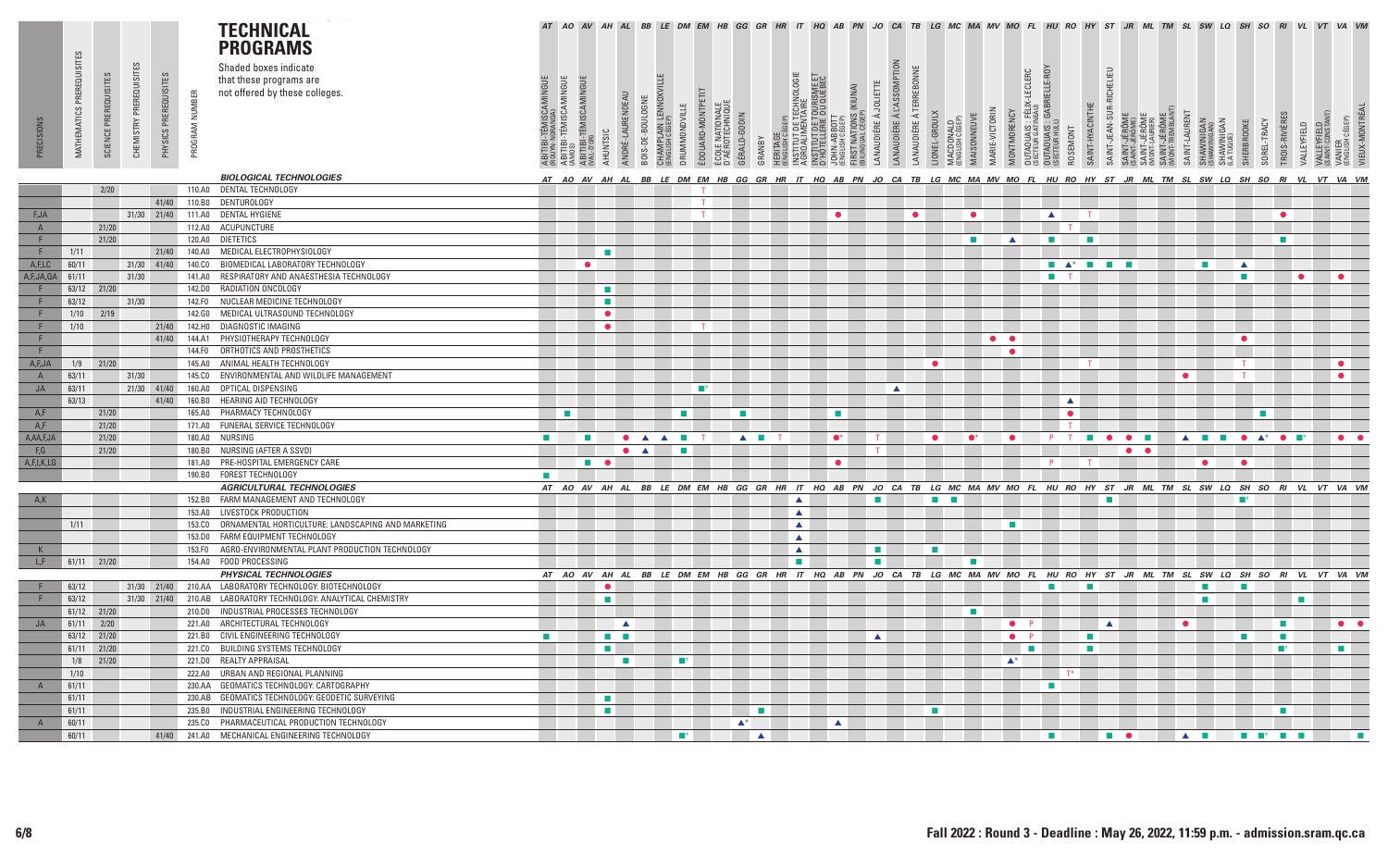|               |               |             |               |               |                | <b>TECHNICAL</b><br><b>PROGRAMS</b>                                                | AT                                                                          | AO AV AH AL BB LE DM EM HB GG GR HR |                             |                                      |                                    |                      |                                                      |                    |                  |                                                                                                                            | $IT$ $HQ$                   | AB PN                                                                                              | JO                                               |                 |                | CA TB LG MC MA MV MO FL HU RO HY ST        |                |                                                               |                                                       |                  |                              | $J\!R$                                                    |                        |                                |                             |                             |                             |                                                                                                                                                                                                                                      | ML TM SL SW LQ SH SO RI VL  |                                              | VT VA VM                          |                |
|---------------|---------------|-------------|---------------|---------------|----------------|------------------------------------------------------------------------------------|-----------------------------------------------------------------------------|-------------------------------------|-----------------------------|--------------------------------------|------------------------------------|----------------------|------------------------------------------------------|--------------------|------------------|----------------------------------------------------------------------------------------------------------------------------|-----------------------------|----------------------------------------------------------------------------------------------------|--------------------------------------------------|-----------------|----------------|--------------------------------------------|----------------|---------------------------------------------------------------|-------------------------------------------------------|------------------|------------------------------|-----------------------------------------------------------|------------------------|--------------------------------|-----------------------------|-----------------------------|-----------------------------|--------------------------------------------------------------------------------------------------------------------------------------------------------------------------------------------------------------------------------------|-----------------------------|----------------------------------------------|-----------------------------------|----------------|
|               | PREREQUISITES | TES         | PREREQUISITES | PREREQUISITES |                | Shaded boxes indicate<br>that these programs are<br>not offered by these colleges. |                                                                             |                                     |                             |                                      |                                    |                      |                                                      |                    |                  |                                                                                                                            |                             | (KIUNA)                                                                                            |                                                  | <b>IEBONNE</b>  |                |                                            |                | LECLERO                                                       |                                                       |                  |                              |                                                           |                        |                                |                             |                             |                             |                                                                                                                                                                                                                                      |                             |                                              |                                   |                |
| PRECISIONS    | MATHEMATICS   | SCIENCE     | CHEMISTRY     | PHYSICS       | PROGRAM NUMBER |                                                                                    | ABITIBI-TÉMISCAMINGUE<br>(ROUYN-NOBANDA)<br>ABITIBI-TÉMISCAMINGUE<br>(AMOS) | ABITIBI-TÉMISCAMINGUE<br>(VAL-D'OR) | AHUNTSIC                    | ANDRÉ-LAURENDEAU<br>BOIS-DE-BOULOGNE | CHAMPLAIN LENNOX<br>ENGLISH CÉGEPI | <b>JRUMMONDVILLE</b> | EDOUARD-MONTPE<br>ÉCOLE NATIONALE<br>D'AÉROTECHNIQUE | GÉRALD-GODIN       | GRANBY           | INSTITUT DE TECHNOLOGIE<br>AGROALIMENTAIRE<br>INSTITUT DE TOURISME ET<br>D'HÔTELLERIE DU QUÉBÉC<br>HERITAGE<br>FNGI ISH CÉ | <b>J-ABBOT</b><br>ISH CÉGEI | <b>IRST NATIONS</b><br>SMINGUAL CÉGEP                                                              | ANAUDIÈRE À L'ASSOMPTION<br>ANAUDIÈRE À JOLIETTE | ANAUDIÈRE À TEI | IONEL-GROUL    | MAISONNEUVE<br>VIACDONALD<br>ENGLISH CÉGEP | MARIE-VICTORIN | OUTAOUAIS : FÉI<br>« « « TEIR GATINEAI<br><b>VIONTMORENCY</b> | $\mathfrak{S}$<br><b>OUTAOUAIS:</b><br>(SECTEIR HILL) | ROSEMONT         | SAINT-HYACINTHE              | SAINT-JEAN-SUR-RICHELIEU<br>SAINT-JÉRÔMI<br>SAINT-JÉRÔME) | INT-JÉRÔ<br>INT-LAURII | SAINT-JERÖME<br>(MONT-TREMBLAN | SAINT-LAURENT<br>HAWINIGAN  | SHAWINIGAN<br>(LA TUQUE)    | SHERBROOKE                  | SOREL-TRACY                                                                                                                                                                                                                          | TROIS-RIVIÈRI               | VALLEYFIELD<br>(SAINT-CONSTAN<br>VALLEYFIELD | CÉGEI<br><b>/ANIER</b><br>ENGLISH |                |
|               |               |             |               |               |                |                                                                                    |                                                                             | AT AO AV AH                         |                             | AL                                   |                                    |                      | BB LE DM EM HB GG GR HR                              |                    |                  |                                                                                                                            | $IT$ $HQ$                   |                                                                                                    | JO CA TB LG MC MA MV MO                          |                 |                |                                            |                |                                                               |                                                       |                  | FL HU RO HY ST               |                                                           |                        | ML TM SL SW                    |                             |                             |                             | SH SO RI                                                                                                                                                                                                                             |                             | VL VT VA VM                                  |                                   |                |
|               | 60/10         |             |               |               |                | PHYSICAL TECHNOLOGIES<br>241.C0 COMPOSITE MATERIALS ENGINEERING TECHNOLOGY         |                                                                             |                                     |                             |                                      |                                    |                      |                                                      |                    |                  |                                                                                                                            | AB                          | PN                                                                                                 |                                                  |                 |                |                                            |                |                                                               |                                                       |                  |                              | $J\!R$                                                    |                        |                                |                             | LQ                          |                             |                                                                                                                                                                                                                                      |                             |                                              |                                   |                |
|               | 60/12         |             |               |               | 41/40 241.DO   | INDUSTRIAL MAINTENANCE TECHNOLOGY                                                  | <b>The Co</b>                                                               |                                     |                             |                                      |                                    |                      |                                                      |                    |                  |                                                                                                                            |                             |                                                                                                    |                                                  |                 |                |                                            |                |                                                               |                                                       |                  |                              |                                                           |                        |                                |                             |                             | $\mathcal{L}_{\mathcal{A}}$ |                                                                                                                                                                                                                                      | $\mathcal{L}_{\text{max}}$  |                                              |                                   | $\mathbf{r}$   |
|               |               | 60/11 21/20 |               |               | 243.A0         | COMPUTER ENGINEERING TECHNOLOGY                                                    |                                                                             |                                     |                             |                                      |                                    |                      |                                                      | $\blacktriangle^*$ |                  |                                                                                                                            |                             |                                                                                                    |                                                  |                 |                |                                            |                | <b>The Second</b>                                             |                                                       |                  |                              |                                                           |                        |                                |                             |                             |                             |                                                                                                                                                                                                                                      |                             |                                              | $\bullet$                         |                |
|               |               | 60/11 2/20  |               |               | 243.BA         | ELECTRONICS: TELECOMMUNICATIONS                                                    |                                                                             |                                     | $\blacktriangle$            |                                      |                                    |                      | ш                                                    |                    |                  |                                                                                                                            |                             |                                                                                                    |                                                  |                 |                |                                            |                |                                                               |                                                       |                  |                              |                                                           |                        |                                |                             |                             |                             |                                                                                                                                                                                                                                      | <b>In</b>                   |                                              |                                   |                |
|               | 60/11         | 2/20        |               |               | 243.BB         | ELECTRONICS: COMPUTERS AND NETWORKS                                                |                                                                             |                                     | $\blacktriangle$            |                                      |                                    |                      |                                                      |                    |                  |                                                                                                                            |                             |                                                                                                    | $\sim$                                           |                 |                |                                            |                | $\bullet$                                                     |                                                       |                  |                              | $\mathcal{L}_{\mathcal{A}}$                               |                        |                                |                             |                             |                             |                                                                                                                                                                                                                                      | <b>COL</b>                  |                                              |                                   |                |
|               | 60/11         | 2/20        |               |               |                | 243.BC ELECTRONICS: AUDIOVISUAL                                                    |                                                                             |                                     |                             |                                      |                                    |                      |                                                      |                    |                  |                                                                                                                            |                             |                                                                                                    |                                                  |                 |                |                                            |                |                                                               |                                                       |                  |                              |                                                           |                        |                                |                             |                             |                             |                                                                                                                                                                                                                                      |                             |                                              |                                   |                |
|               |               | 60/11 21/20 |               |               | 243.DO         | ELECTRICAL ENGINEERING TECHNOLOGY : AUTOMATION AND CONTROLS                        | <b>The Co</b>                                                               |                                     | ■▲                          |                                      |                                    |                      |                                                      |                    | $\blacksquare$   |                                                                                                                            |                             |                                                                                                    |                                                  |                 |                |                                            |                |                                                               |                                                       |                  |                              |                                                           |                        |                                |                             |                             |                             | $\blacksquare$                                                                                                                                                                                                                       | $\mathcal{L}_{\mathcal{A}}$ |                                              | $\bullet$                         |                |
|               | 63/12         |             |               | 21/40         | 244.A0         | ENGINEERING PHYSIC TECHNOLOGY                                                      |                                                                             |                                     |                             |                                      |                                    |                      |                                                      |                    |                  |                                                                                                                            |                             |                                                                                                    |                                                  |                 |                |                                            |                |                                                               |                                                       |                  |                              |                                                           |                        |                                |                             |                             |                             |                                                                                                                                                                                                                                      |                             |                                              |                                   |                |
|               |               | 60/12 21/20 |               |               |                | 260.A0 WATER TECHNOLOGY                                                            |                                                                             |                                     |                             |                                      |                                    |                      |                                                      |                    |                  |                                                                                                                            |                             |                                                                                                    |                                                  |                 |                |                                            |                |                                                               |                                                       |                  |                              |                                                           |                        |                                | $\blacksquare^*$            |                             |                             |                                                                                                                                                                                                                                      |                             |                                              |                                   |                |
|               |               | 60/11 21/20 |               |               | 260.B0         | ENVIRONMENT, OCCUPATIONAL HEALTH AND SAFETY                                        |                                                                             |                                     |                             |                                      |                                    |                      |                                                      |                    |                  |                                                                                                                            |                             |                                                                                                    |                                                  |                 |                |                                            |                |                                                               |                                                       |                  |                              |                                                           |                        |                                | $\mathcal{L}_{\mathcal{A}}$ |                             |                             | $\blacksquare$ $\blacksquare$ $\blacktriangleright$                                                                                                                                                                                  |                             |                                              |                                   |                |
|               | 63/12         |             |               |               | 21/40 270.A0   | METALLURGICAL ENGINEERING TECHNOLOGY                                               |                                                                             |                                     |                             |                                      |                                    |                      |                                                      |                    |                  |                                                                                                                            |                             |                                                                                                    |                                                  |                 |                |                                            |                |                                                               |                                                       |                  |                              |                                                           |                        |                                |                             |                             |                             |                                                                                                                                                                                                                                      |                             |                                              |                                   |                |
|               |               | 60/11 21/20 |               |               |                | 271.AA MINERAL TECHNOLOGY: GEOLOGY                                                 | $\mathcal{L}_{\mathcal{A}}$                                                 |                                     |                             |                                      |                                    |                      |                                                      |                    |                  |                                                                                                                            |                             |                                                                                                    |                                                  |                 |                |                                            |                |                                                               |                                                       |                  |                              |                                                           |                        |                                |                             |                             |                             |                                                                                                                                                                                                                                      |                             |                                              |                                   |                |
|               |               | 60/11 21/20 |               |               |                | 271.AB MINERAL TECHNOLOGY: MINING                                                  | $\mathcal{L}_{\mathcal{A}}$                                                 |                                     |                             |                                      |                                    |                      |                                                      |                    |                  |                                                                                                                            |                             |                                                                                                    |                                                  |                 |                |                                            |                |                                                               |                                                       |                  |                              |                                                           |                        |                                |                             |                             |                             |                                                                                                                                                                                                                                      |                             |                                              |                                   |                |
|               |               | 60/11 21/20 |               |               |                | 271.AC MINERAL TECHNOLOGY: MINERAL PROCESSING                                      | <b>In</b>                                                                   |                                     |                             |                                      |                                    |                      |                                                      |                    |                  |                                                                                                                            |                             |                                                                                                    |                                                  |                 |                |                                            |                |                                                               |                                                       |                  |                              |                                                           |                        |                                |                             |                             |                             |                                                                                                                                                                                                                                      |                             |                                              |                                   |                |
| <b>JA</b>     | 63/12         |             |               | 41/40         | 280.B0         | AIRCRAFT CONSTRUCTION                                                              |                                                                             |                                     |                             |                                      |                                    |                      | ▬                                                    |                    |                  |                                                                                                                            |                             |                                                                                                    |                                                  |                 |                |                                            |                |                                                               |                                                       |                  |                              |                                                           |                        |                                |                             |                             |                             |                                                                                                                                                                                                                                      |                             |                                              |                                   |                |
|               | 63/12         |             |               | 41/40         | 280.CO         | AIRCRAFT MAINTENANCE                                                               |                                                                             |                                     |                             |                                      |                                    |                      | $\blacksquare^*$                                     |                    |                  |                                                                                                                            |                             |                                                                                                    |                                                  |                 |                |                                            |                |                                                               |                                                       |                  |                              |                                                           |                        |                                |                             |                             |                             |                                                                                                                                                                                                                                      |                             |                                              |                                   |                |
| JA            | 63/12         |             |               | 41/40         |                | 280.D0 AVIONICS                                                                    |                                                                             |                                     |                             |                                      |                                    |                      | $\blacksquare^*$                                     |                    |                  |                                                                                                                            |                             |                                                                                                    |                                                  |                 |                |                                            |                |                                                               |                                                       |                  |                              |                                                           |                        |                                |                             |                             |                             |                                                                                                                                                                                                                                      |                             |                                              |                                   |                |
|               |               |             |               |               |                | <b>COMMUNITY TECHNOLOGIES</b>                                                      |                                                                             | AT AO AV AH AL                      |                             |                                      |                                    |                      | BB LE DM EM HB GG GR HR                              |                    |                  |                                                                                                                            | IT HQ AB PN                 |                                                                                                    | JO<br>CA                                         | TB              |                | LG MC MA MV MO                             |                | <b>FL</b>                                                     |                                                       |                  | HU RO HY ST                  | JR                                                        |                        | ML TM SL                       |                             | SW LO                       |                             | SH SO                                                                                                                                                                                                                                | <b>RI</b>                   | VL                                           | VT VA VM                          |                |
| A, F, I, K, Q | 1/9           |             |               |               |                | 310.A0 POLICE TECHNOLOGY                                                           | $\bullet$                                                                   |                                     |                             |                                      |                                    |                      |                                                      |                    |                  |                                                                                                                            |                             |                                                                                                    |                                                  |                 |                |                                            |                |                                                               |                                                       |                  |                              |                                                           |                        |                                |                             |                             |                             |                                                                                                                                                                                                                                      |                             |                                              |                                   |                |
| A, F          |               |             |               |               | 310.B0         | YOUTH AND ADULT CORRECTIONAL INTERVENTION                                          |                                                                             | $\mathcal{L}_{\mathcal{A}}$         | $\bullet$                   |                                      |                                    |                      |                                                      |                    |                  |                                                                                                                            |                             |                                                                                                    |                                                  |                 |                |                                            |                |                                                               |                                                       |                  |                              |                                                           |                        |                                |                             |                             |                             |                                                                                                                                                                                                                                      |                             |                                              |                                   |                |
|               | 1/8           |             |               |               | 310.CO         | PARALEGAL TECHNOLOGY                                                               |                                                                             |                                     | $\bullet$                   |                                      |                                    |                      |                                                      |                    |                  |                                                                                                                            |                             |                                                                                                    | $\blacktriangle$                                 |                 |                |                                            |                |                                                               | <b>P</b>                                              |                  |                              |                                                           |                        |                                |                             |                             |                             | <b>The Contract of the Contract of the Contract of the Contract of the Contract of the Contract of The Contract of The Contract of The Contract of The Contract of The Contract of The Contract of The Contract of The Contract </b> |                             | $\mathcal{L}_{\mathcal{A}}$                  |                                   |                |
| A, G, K       |               |             |               |               |                | 311.A0 FIRE SAFETY (AFTER A SSVD)                                                  |                                                                             |                                     |                             |                                      |                                    |                      |                                                      |                    |                  |                                                                                                                            |                             |                                                                                                    |                                                  |                 |                |                                            |                |                                                               |                                                       |                  |                              |                                                           |                        |                                |                             |                             |                             |                                                                                                                                                                                                                                      |                             |                                              |                                   |                |
| A, F          |               |             |               |               | 322.A0         | EARLY CHILDHOOD EDUCATION                                                          | <b>The Co</b>                                                               |                                     |                             |                                      |                                    |                      |                                                      |                    |                  |                                                                                                                            |                             |                                                                                                    |                                                  |                 |                |                                            | $\mathbf{r}$   |                                                               |                                                       |                  |                              |                                                           |                        |                                |                             |                             |                             |                                                                                                                                                                                                                                      |                             | <b>The Co</b>                                | $\bullet$ $\blacksquare^*$        |                |
| A, F          |               |             |               |               | 351.A0         | SPECIAL CARE COUNSELLING                                                           | $\mathcal{L}_{\mathcal{A}}$                                                 |                                     |                             |                                      |                                    |                      |                                                      |                    |                  |                                                                                                                            |                             |                                                                                                    |                                                  |                 |                |                                            | $\bullet$      |                                                               |                                                       |                  |                              |                                                           |                        |                                |                             |                             |                             | $\blacktriangle^*$                                                                                                                                                                                                                   |                             | $\blacktriangle$                             |                                   |                |
|               | 1/9           |             |               |               |                | 384.A0 RESEARCH AND DATA MANAGEMENT TECHNOLOGY                                     |                                                                             |                                     |                             |                                      |                                    |                      |                                                      |                    |                  |                                                                                                                            |                             |                                                                                                    |                                                  |                 |                |                                            |                |                                                               |                                                       | ■                |                              |                                                           |                        |                                |                             |                             |                             |                                                                                                                                                                                                                                      |                             |                                              |                                   |                |
| A, F          |               |             |               |               |                | 388.A0 SOCIAL SERVICE                                                              | <b>The Second</b>                                                           |                                     |                             |                                      |                                    |                      |                                                      |                    |                  |                                                                                                                            |                             |                                                                                                    |                                                  | $\bullet$       |                |                                            | $\bullet$      |                                                               |                                                       |                  |                              | $\blacktriangle$<br>- 4                                   |                        |                                |                             |                             |                             |                                                                                                                                                                                                                                      |                             |                                              |                                   | $\bullet$      |
|               |               |             |               |               |                | 391.A0 COMMUNITY RECREATIONAL LEADERSHIP TRAINING                                  |                                                                             |                                     |                             |                                      |                                    |                      |                                                      |                    |                  |                                                                                                                            |                             |                                                                                                    |                                                  |                 |                |                                            |                |                                                               |                                                       |                  |                              |                                                           |                        |                                |                             |                             |                             |                                                                                                                                                                                                                                      |                             |                                              |                                   | $\blacksquare$ |
|               |               |             |               |               |                | 393.B0 INFORMATION AND LIBRARY TECHNOLOGIES                                        |                                                                             |                                     |                             |                                      |                                    |                      |                                                      |                    |                  |                                                                                                                            |                             |                                                                                                    |                                                  |                 |                |                                            |                | <b>COL</b>                                                    |                                                       |                  |                              |                                                           |                        |                                |                             |                             |                             |                                                                                                                                                                                                                                      |                             |                                              |                                   |                |
|               |               |             |               |               |                | <b>BUSINESS ADMINISTRATIVE TECHNOLOGIES</b>                                        |                                                                             | AT AO AV AH AL                      |                             |                                      |                                    |                      |                                                      |                    |                  |                                                                                                                            |                             | BB LE DM EM HB GG GR HR IT HQ AB PN JO CA TB LG MC MA MV MO FL HU RO HY ST JR ML TM SL SW LQ SH SO |                                                  |                 |                |                                            |                |                                                               |                                                       |                  |                              |                                                           |                        |                                |                             |                             |                             |                                                                                                                                                                                                                                      | RI                          | VL VT VA VM                                  |                                   |                |
|               | 60/11         |             |               |               |                | 410.A0 TRANSPORTATION LOGISTICS                                                    |                                                                             |                                     |                             |                                      |                                    |                      |                                                      |                    |                  |                                                                                                                            |                             |                                                                                                    |                                                  |                 |                |                                            |                |                                                               |                                                       |                  |                              |                                                           |                        |                                |                             |                             |                             |                                                                                                                                                                                                                                      |                             |                                              |                                   |                |
|               |               |             |               |               | 410.A1         | OPERATIONS AND SUPPLY CHAIN MANAGEMENT                                             |                                                                             |                                     |                             |                                      |                                    |                      |                                                      |                    |                  |                                                                                                                            |                             |                                                                                                    |                                                  |                 |                |                                            |                |                                                               |                                                       |                  |                              |                                                           |                        |                                |                             |                             |                             |                                                                                                                                                                                                                                      |                             |                                              |                                   |                |
| <b>JA</b>     | 60/11         |             |               |               | 410.B0         | ACCOUNTING AND MANAGEMENT TECHNOLOGY                                               |                                                                             | <b>Contract Contract Contract</b>   | $\sim$                      | $\blacktriangle$                     | $\bullet$                          | $\sim$               |                                                      | $\mathbf{r}$       |                  |                                                                                                                            |                             |                                                                                                    | $\blacktriangle^*$ $\blacktriangle$              | <b>Contract</b> | $\blacksquare$ | $\blacksquare^*$                           |                | $\bullet^*$                                                   | $\mathcal{A}^{\mathcal{A}}$ .                         | <b>Contract</b>  | <b>Contract Contract</b>     | <b>Contract</b><br>$\sim 10$                              | <b>Table 19</b>        |                                |                             | $\mathcal{L}_{\mathcal{A}}$ |                             | $\blacksquare$ $\blacksquare$ $\blacksquare$ $\blacksquare$ $\blacksquare$                                                                                                                                                           | $\blacksquare^*$            |                                              | $\bullet\quad \bullet$            |                |
| JA            | 1/11          |             |               |               |                | 410.D0 BUSINESS MANAGEMENT                                                         |                                                                             |                                     | $\bullet$                   |                                      |                                    |                      |                                                      |                    |                  |                                                                                                                            | $\bullet$                   |                                                                                                    | $\blacktriangle^*$                               |                 |                |                                            |                | $\bullet^*$                                                   | <b>The State</b>                                      |                  |                              |                                                           |                        |                                |                             |                             |                             |                                                                                                                                                                                                                                      | −                           |                                              | $\bullet\quad \bullet$            |                |
| JA            |               |             |               |               | 410.FO         | FINANCIAL SERVICES AND INSURANCE TECHNOLOGY                                        |                                                                             |                                     |                             |                                      |                                    |                      |                                                      |                    |                  |                                                                                                                            |                             |                                                                                                    | $\blacktriangle^*$                               |                 |                |                                            |                | $\bullet$                                                     |                                                       |                  |                              |                                                           |                        |                                |                             |                             |                             |                                                                                                                                                                                                                                      |                             |                                              | $\bullet$ $\blacksquare$          |                |
| F.            | 1/9           |             |               |               | 411.A0         | MEDICAL RECORDS MANAGEMENT                                                         |                                                                             |                                     | $\mathcal{L}_{\mathcal{A}}$ |                                      |                                    |                      |                                                      |                    |                  |                                                                                                                            |                             |                                                                                                    | ▲                                                |                 |                |                                            |                |                                                               |                                                       |                  |                              |                                                           |                        |                                |                             |                             |                             |                                                                                                                                                                                                                                      |                             |                                              |                                   |                |
|               |               |             |               |               |                | 412.AA OFFICE SYSTEM TECHNOLOGY: OFFICE WORK COORDINATION                          |                                                                             |                                     |                             |                                      |                                    |                      |                                                      |                    |                  |                                                                                                                            |                             |                                                                                                    | $\bullet^*$                                      |                 | $\blacksquare$ |                                            |                |                                                               | $\blacktriangle$                                      |                  |                              |                                                           |                        |                                |                             |                             | $\sim 100$                  | $\blacksquare$                                                                                                                                                                                                                       |                             |                                              |                                   |                |
| <b>JA</b>     |               |             |               |               | 412.AB         | OFFICE SYSTEM TECHNOLOGY: MICROPUBLISHING AND HYPERMEDIA                           |                                                                             |                                     |                             |                                      |                                    |                      |                                                      |                    |                  |                                                                                                                            | $\bullet$                   |                                                                                                    |                                                  |                 |                |                                            |                | <b>College</b>                                                |                                                       | $\blacksquare^*$ |                              |                                                           |                        |                                |                             | $\mathcal{L}_{\mathcal{A}}$ |                             |                                                                                                                                                                                                                                      |                             |                                              | $\blacktriangle$                  |                |
| A, F          | 1/8           |             |               |               |                | 414.A0 TOURISM                                                                     |                                                                             |                                     |                             |                                      |                                    |                      |                                                      |                    |                  |                                                                                                                            |                             |                                                                                                    |                                                  |                 |                |                                            |                | $\blacktriangle$                                              |                                                       |                  |                              |                                                           |                        |                                |                             |                             |                             |                                                                                                                                                                                                                                      |                             |                                              |                                   |                |
| I,JA          | 60/11         |             |               |               | 420.BO         | COMPUTER SCIENCE TECHNOLOGY                                                        | $\mathcal{L}_{\mathcal{A}}$                                                 |                                     | $\bullet^*$ $\bullet^*$     |                                      |                                    |                      |                                                      | $\bullet^*$        | <b>The State</b> |                                                                                                                            |                             |                                                                                                    |                                                  |                 | $\bullet$      | $\bullet^*$                                | $\bullet^*$    | $\bullet^*$                                                   |                                                       |                  | $\bullet^*$ $\blacksquare^*$ | $\mathcal{L}_{\rm{max}}$                                  |                        |                                |                             |                             |                             | $\blacksquare$                                                                                                                                                                                                                       | $\bullet$<br>$\sim$         |                                              | $\bullet^*$ $\bullet^*$           |                |
| A,F,LD        |               |             |               |               | 430.A0         | HOTEL MANAGEMENT                                                                   |                                                                             |                                     |                             |                                      |                                    |                      |                                                      |                    |                  | $\mathcal{L}_{\mathcal{A}}$                                                                                                | $\bullet$                   |                                                                                                    |                                                  |                 |                |                                            |                |                                                               |                                                       |                  |                              |                                                           |                        | $\bullet^*$                    |                             |                             |                             |                                                                                                                                                                                                                                      |                             |                                              |                                   |                |
| A,F,L,LA      |               |             |               |               |                | 430.B0 FOOD SERVICE AND RESTAURANT MANAGEMENT                                      |                                                                             |                                     |                             |                                      |                                    |                      |                                                      |                    |                  |                                                                                                                            | $\bullet^*$                 |                                                                                                    |                                                  |                 |                |                                            |                | $\blacktriangle$                                              |                                                       |                  |                              |                                                           | <b>The State</b>       |                                |                             |                             |                             | $\mathcal{L}_{\mathcal{A}}$                                                                                                                                                                                                          |                             | $\mathcal{L}_{\mathcal{A}}$                  |                                   |                |